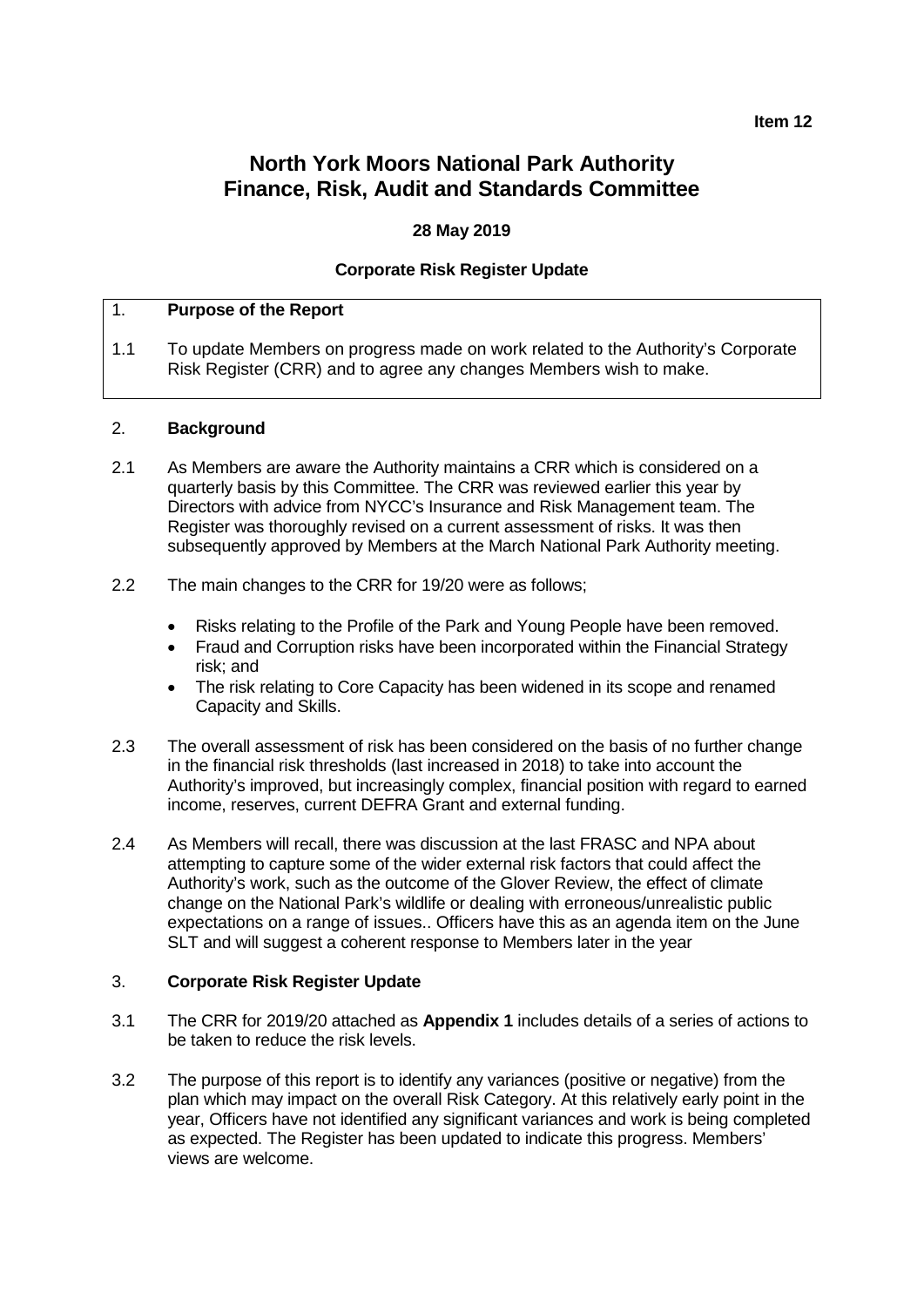#### 4. **Financial Implications**

4.1 There are no financial implications resulting from this report.

#### 5. **Legal and Sustainability Implications**

5.1 There are no legal or sustainability implications resulting from this report.

#### 6. **Recommendation**

6.1 That Members note the progress made on the CRR for 2018/19 and agree any changes to the overall scores they believe are needed.

Contact Officer: Ian Nicholls Head of Corporate Services 01439 772700

#### **Background documents to this report File Ref. File Ref.**

- 1. FRASC Paper February 2019<br>2. NPA Paper March 2019
- 2. NPA Paper March 2019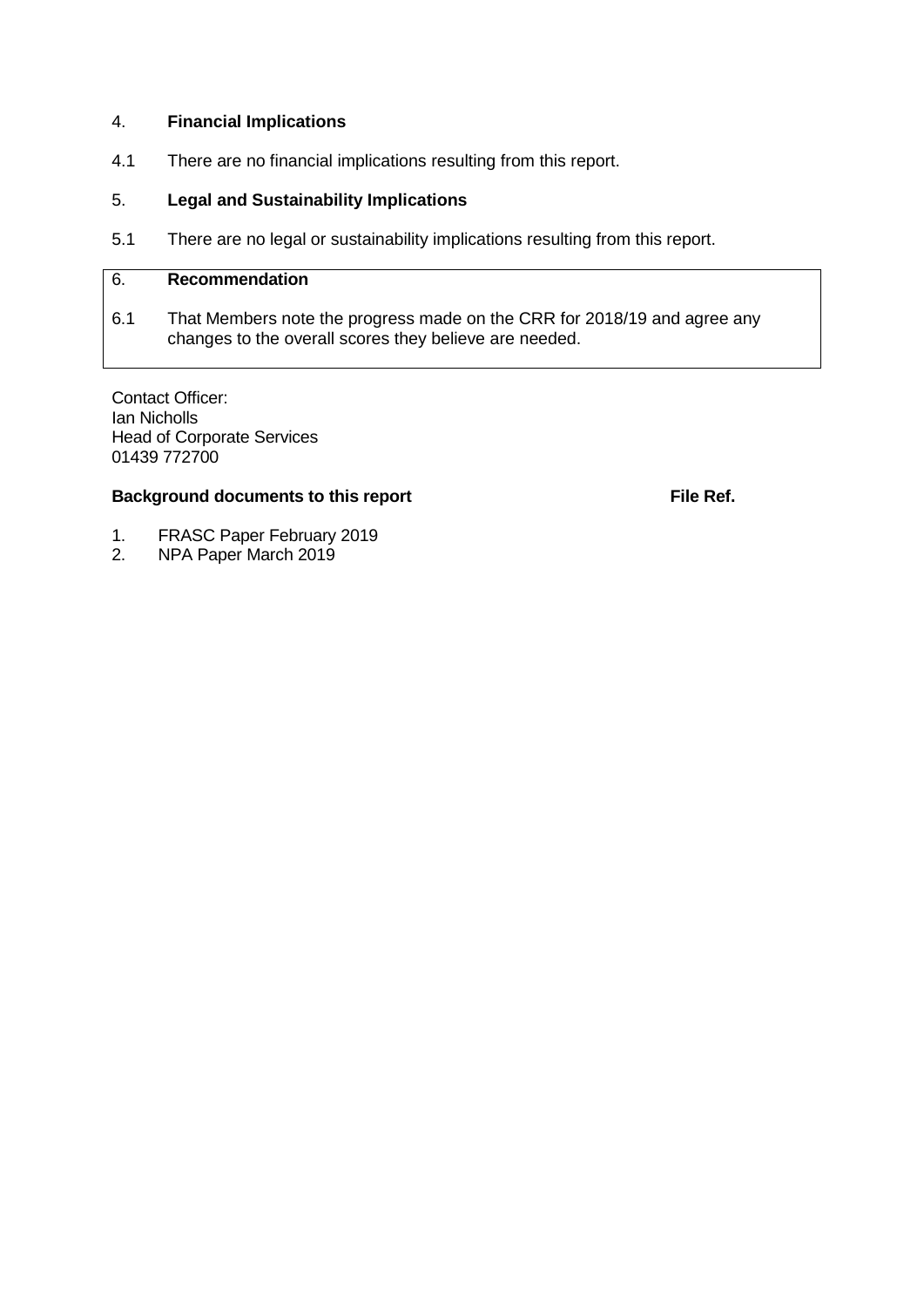| <b>Phase 1 - Identification</b> |                                                 |                                                                              |    |                                                                                                                                                                                                                                                                                                                                                                                                                                                                                                                                                                                                                                                                                                                                      |   |                                                                                                                                                                                                                                                                                                                                                                                                                                                                                          |                             |                       |                          |                  |                           |
|---------------------------------|-------------------------------------------------|------------------------------------------------------------------------------|----|--------------------------------------------------------------------------------------------------------------------------------------------------------------------------------------------------------------------------------------------------------------------------------------------------------------------------------------------------------------------------------------------------------------------------------------------------------------------------------------------------------------------------------------------------------------------------------------------------------------------------------------------------------------------------------------------------------------------------------------|---|------------------------------------------------------------------------------------------------------------------------------------------------------------------------------------------------------------------------------------------------------------------------------------------------------------------------------------------------------------------------------------------------------------------------------------------------------------------------------------------|-----------------------------|-----------------------|--------------------------|------------------|---------------------------|
| <b>Risk</b><br><b>Number</b>    | 201/527                                         | <b>Risk Title</b>                                                            |    | 201/527 - Capacity and Skills                                                                                                                                                                                                                                                                                                                                                                                                                                                                                                                                                                                                                                                                                                        |   |                                                                                                                                                                                                                                                                                                                                                                                                                                                                                          | <b>Risk</b><br>Owner        | <b>NYM CEO</b>        |                          | Manager          | <b>NYM</b><br>Mgt<br>Team |
|                                 |                                                 | capacity in delivering their core functions and supporting project delivery. |    | A lack of capacity and skills (including decision making and prioritisation) within the Authority to support the<br>ambitious externally funded work programme and Business Plan aspirations. This results in the potential not to<br>effectively and efficiently plan/work smarter and further National Park purposes, reducing service quality and<br><b>Description</b> impact on the health and wellbeing of staff. The call on reserves for match funding is significant and there is not<br>sufficient money available for all projects. While overall funding is higher than it has ever been, spending on<br>core functions remains lower than 2010 levels. Core staff across a range of functions are stretched beyond full |   |                                                                                                                                                                                                                                                                                                                                                                                                                                                                                          | <b>Risk</b><br>Group        |                       |                          | <b>Risk Type</b> |                           |
|                                 | <b>Phase 2 - Current Assessment</b>             |                                                                              |    |                                                                                                                                                                                                                                                                                                                                                                                                                                                                                                                                                                                                                                                                                                                                      |   |                                                                                                                                                                                                                                                                                                                                                                                                                                                                                          |                             |                       |                          |                  |                           |
|                                 | <b>Current Control Measures</b>                 |                                                                              |    | through the formal appraisal scheme.                                                                                                                                                                                                                                                                                                                                                                                                                                                                                                                                                                                                                                                                                                 |   | Business Plan to 2020 is very clear about the Authority's priorities; some resilience and capacity in key areas has been<br>established (e.g finance and health and safety which are managed via external agreements). Use of reserves for<br>matched funding is carefully planned, prioritised and regularly reported to Members. There is a developing understanding<br>of the impact our changing budget is having on core areas of work; there is some active management of workload |                             |                       |                          |                  |                           |
| Probability H                   |                                                 | <b>Objectives</b>                                                            | H. | <b>Financial</b>                                                                                                                                                                                                                                                                                                                                                                                                                                                                                                                                                                                                                                                                                                                     | M | <b>Services</b>                                                                                                                                                                                                                                                                                                                                                                                                                                                                          |                             | <b>Reputation</b>     |                          | Category         |                           |
|                                 | <b>Phase 3 - Risk Reduction Actions</b>         |                                                                              |    |                                                                                                                                                                                                                                                                                                                                                                                                                                                                                                                                                                                                                                                                                                                                      |   |                                                                                                                                                                                                                                                                                                                                                                                                                                                                                          |                             |                       |                          |                  |                           |
|                                 |                                                 |                                                                              |    |                                                                                                                                                                                                                                                                                                                                                                                                                                                                                                                                                                                                                                                                                                                                      |   |                                                                                                                                                                                                                                                                                                                                                                                                                                                                                          |                             | <b>Action Manager</b> | Action<br>by             | Completed        | %                         |
| <b>Reduction</b>                |                                                 |                                                                              |    | 201/1392 - Review the process and criteria for new initiatives including intervention rates (particularly through<br>external funding) to ensure adequate core services are available (ongoing)                                                                                                                                                                                                                                                                                                                                                                                                                                                                                                                                      |   |                                                                                                                                                                                                                                                                                                                                                                                                                                                                                          | NYM Members<br>NYM Mgt Team |                       | Tue-31-<br>Mar-20        |                  | 15%                       |
| <b>Reduction</b>                |                                                 | teams to carry out cross team working (ongoing)                              |    | 201/1734 - Ensure understanding of resource gaps and ability to fill those gaps and encourage and support                                                                                                                                                                                                                                                                                                                                                                                                                                                                                                                                                                                                                            |   |                                                                                                                                                                                                                                                                                                                                                                                                                                                                                          | NYM Members<br>NYM Mgt Team |                       | Tue-31-<br>Mar-20        |                  | 15%                       |
| Reduction                       |                                                 |                                                                              |    | 201/1735 - Perform an analysis of current workforce to include succession planning and recruitment based on<br>future strategic requirements and use to inform strategic workforce development plan                                                                                                                                                                                                                                                                                                                                                                                                                                                                                                                                  |   |                                                                                                                                                                                                                                                                                                                                                                                                                                                                                          | NYM Mgt Team                |                       | Tue- $31-$<br>Mar-20     |                  | 0%                        |
| <b>Reduction</b>                | targets (ongoing)                               |                                                                              |    | 201/1736 - Members and senior officers to ensure that the focus of work is on delivering previously agreed BP                                                                                                                                                                                                                                                                                                                                                                                                                                                                                                                                                                                                                        |   |                                                                                                                                                                                                                                                                                                                                                                                                                                                                                          | NYM Members<br>NYM Mgt Team |                       | Tue-31-<br>Mar-20        |                  | 5%                        |
| Reduction                       |                                                 | 'contradictions' in our budget so these are clearly understood (ongoing)     |    | 201/1745 - Continue to articulate the message to all staff and Members about the complexity and apparent                                                                                                                                                                                                                                                                                                                                                                                                                                                                                                                                                                                                                             |   |                                                                                                                                                                                                                                                                                                                                                                                                                                                                                          | NYM Mgt Team                |                       | Tue- $31-$<br>$Mar-20$   |                  | 5%                        |
| <b>Reduction</b>                |                                                 |                                                                              |    | relation to the use of reserves is timely, clear and understood by all involved                                                                                                                                                                                                                                                                                                                                                                                                                                                                                                                                                                                                                                                      |   | 201/1746 - Continue to develop the financial collaboration agreement to ensure that information, particularly in                                                                                                                                                                                                                                                                                                                                                                         | <b>NYM CEO</b>              |                       | Mon-30-<br>$Sep-19$      |                  | 5%                        |
| <b>Reduction</b>                | core funded posts (ongoing)                     |                                                                              |    | 201/1879 - Establish the revised Senior Leadership Team to widen the decision making in the organisation and<br>improve communication with teams, including better explanation of the role of external funding in relation to                                                                                                                                                                                                                                                                                                                                                                                                                                                                                                        |   |                                                                                                                                                                                                                                                                                                                                                                                                                                                                                          | NYM Mgt Team                |                       | $Tue-31-$<br>Mar-20      |                  | 25%                       |
| <b>Reduction</b>                | different Departments (ongoing)                 |                                                                              |    | 201/1880 - Ensure that there is effective communication, liaison and integrated working between teams in                                                                                                                                                                                                                                                                                                                                                                                                                                                                                                                                                                                                                             |   |                                                                                                                                                                                                                                                                                                                                                                                                                                                                                          | NYM Mgt Team                |                       | Tue-31-<br><b>Mar-20</b> |                  | 15%                       |
| <b>Reduction</b>                | to the Business Plan targets                    |                                                                              |    | 201/1881 - Ensure that annual Departmental Action Plans focus teams and individuals on essential work relating                                                                                                                                                                                                                                                                                                                                                                                                                                                                                                                                                                                                                       |   |                                                                                                                                                                                                                                                                                                                                                                                                                                                                                          | NYM Mgt Team                |                       | $Mon-1-$<br>Apr-19       |                  | 90%                       |
|                                 | <b>Phase 4 - Post Risk Reduction Assessment</b> |                                                                              |    |                                                                                                                                                                                                                                                                                                                                                                                                                                                                                                                                                                                                                                                                                                                                      |   |                                                                                                                                                                                                                                                                                                                                                                                                                                                                                          |                             |                       |                          |                  |                           |



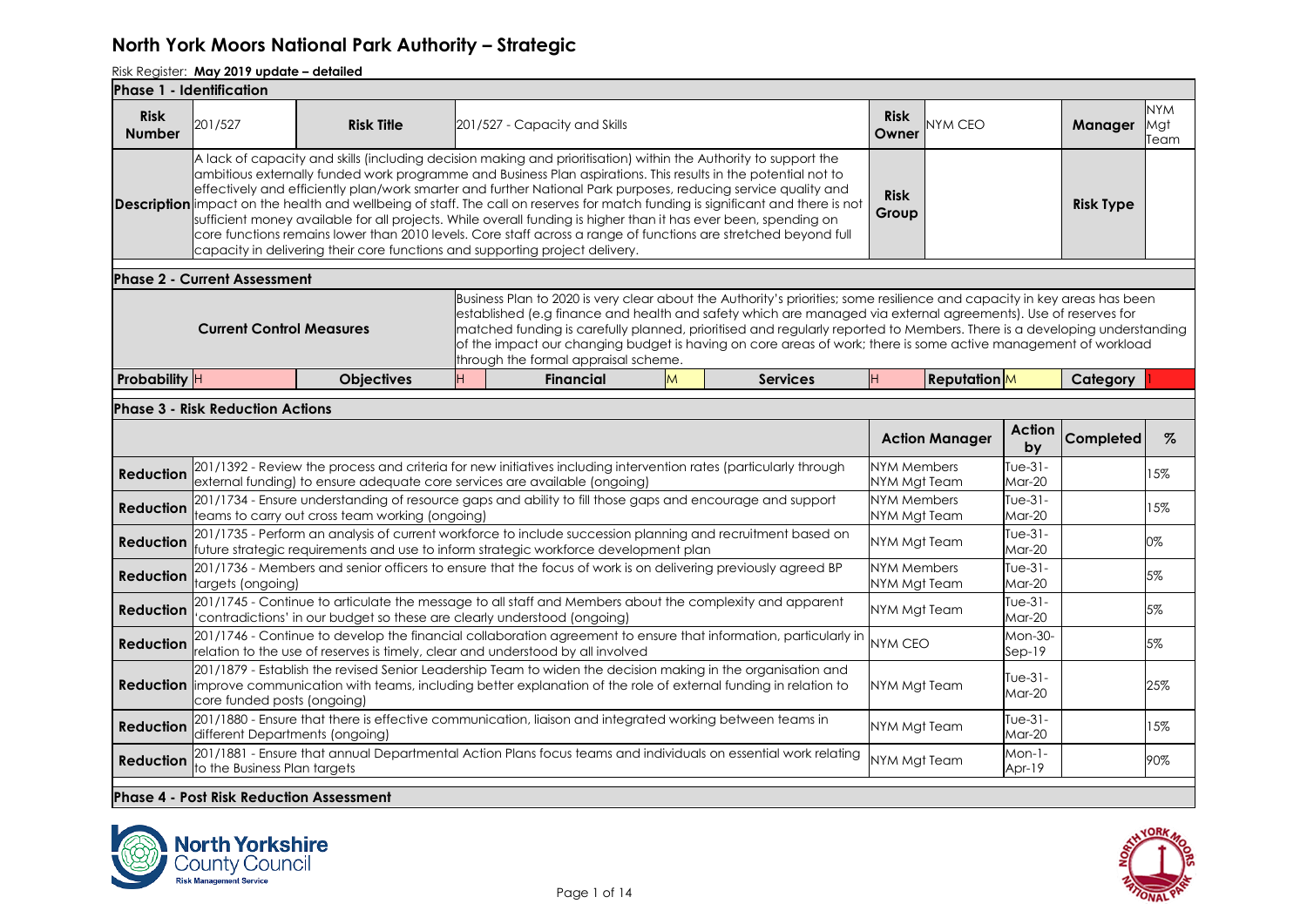| <b>Probability</b> H           | <b>Objectives</b> | <b>IH</b> | <b>Financial</b> | <b>IM</b> | <b>Services</b> | <b>Reputation</b> | Category              |  |
|--------------------------------|-------------------|-----------|------------------|-----------|-----------------|-------------------|-----------------------|--|
|                                |                   |           |                  |           |                 |                   |                       |  |
| <b>Phase 5 - Fallback Plan</b> |                   |           |                  |           |                 |                   |                       |  |
|                                |                   |           |                  |           |                 |                   | <b>Action Manager</b> |  |
| Fallback                       |                   |           |                  |           |                 |                   |                       |  |
| Plan                           |                   |           |                  |           |                 |                   |                       |  |



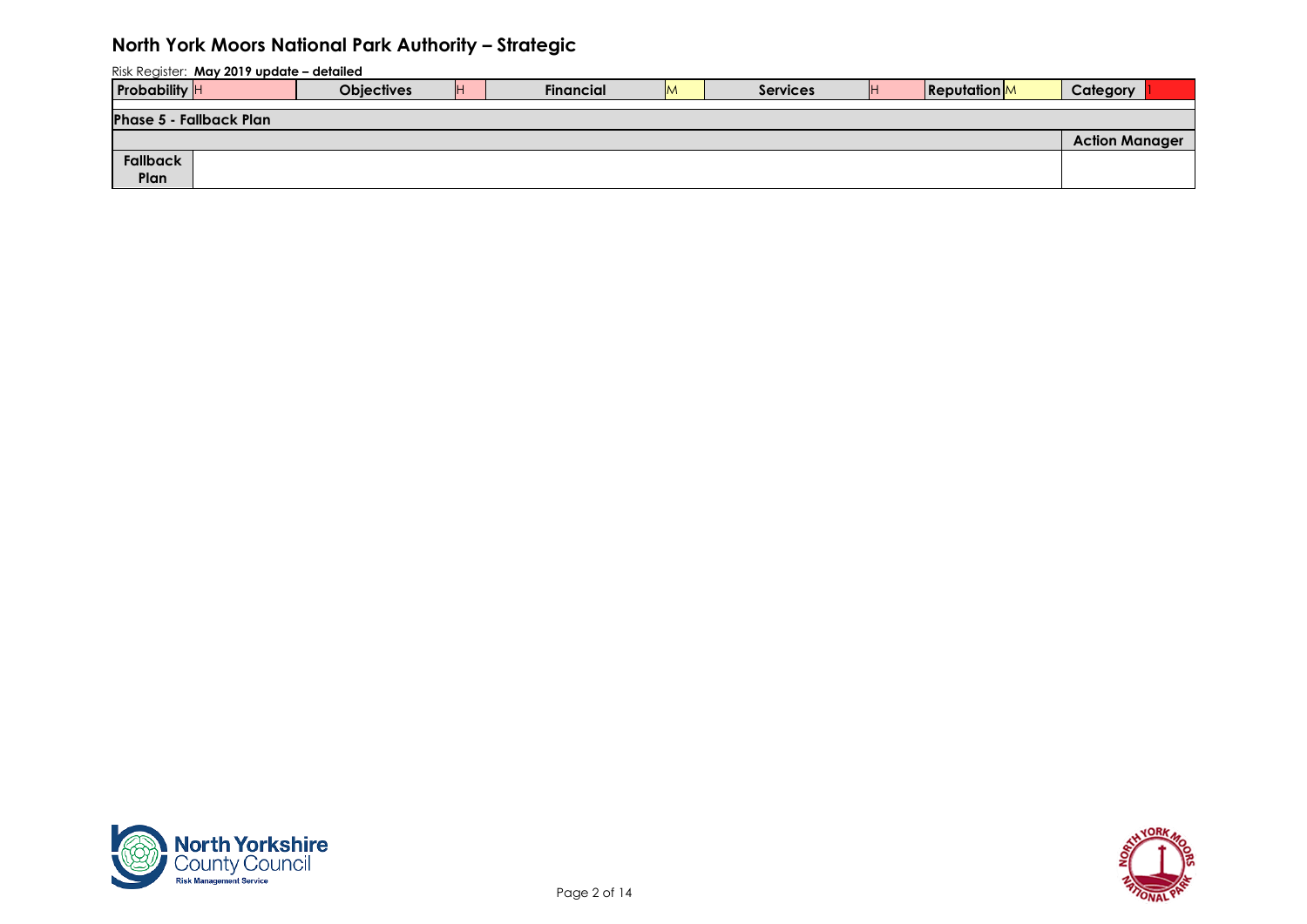| Phase 1 - Identification            |              |                                                 |                                                                                            |   |                                                                                                                                                                                                                                                                                                                                                                                                                                                                                                                                                                                                                                                                                                      |                                          |                       |                   |                  |                       |
|-------------------------------------|--------------|-------------------------------------------------|--------------------------------------------------------------------------------------------|---|------------------------------------------------------------------------------------------------------------------------------------------------------------------------------------------------------------------------------------------------------------------------------------------------------------------------------------------------------------------------------------------------------------------------------------------------------------------------------------------------------------------------------------------------------------------------------------------------------------------------------------------------------------------------------------------------------|------------------------------------------|-----------------------|-------------------|------------------|-----------------------|
| <b>Risk</b><br><b>Number</b>        | 201/488      | <b>Risk Title</b>                               | 201/488 - Wildlife Corridors (Business Plan Strategic Priority)                            |   |                                                                                                                                                                                                                                                                                                                                                                                                                                                                                                                                                                                                                                                                                                      | <b>Risk</b><br>Owner                     | <b>NYM CEO</b>        |                   | Manager          | NYM DIR<br>CONSERV    |
| <b>Description</b>                  |              | plants being restricted to their current range. |                                                                                            |   | Failure to meet the ambition for wildlife corridors in the National Park resulting in animals and                                                                                                                                                                                                                                                                                                                                                                                                                                                                                                                                                                                                    | <b>Risk</b><br>Group                     |                       |                   | <b>Risk Type</b> |                       |
| <b>Phase 2 - Current Assessment</b> |              |                                                 |                                                                                            |   |                                                                                                                                                                                                                                                                                                                                                                                                                                                                                                                                                                                                                                                                                                      |                                          |                       |                   |                  |                       |
|                                     |              | <b>Current Control Measures</b>                 |                                                                                            |   | Delivery plans formulated and responsibility for delivery linked into annual appraisal system for individuals; using established delivery process<br>and ways of working (agreed NPA grant procedures/criteria) compliant with state aid requirements; holding regular team meetings to review<br>progress and share good practice; making most of established working relationships with partners and land managers; have additional<br>capacity if required through local consultants; externally funded schemes contributing to wildlife corridor delivery, original rationales in place<br>against which can judge progress of delivery; annual reporting to Members via NPA/Scrutiny Committee. |                                          |                       |                   |                  |                       |
| Probability H                       |              | <b>Objectives</b>                               | <b>Financial</b>                                                                           | M | <b>Services</b>                                                                                                                                                                                                                                                                                                                                                                                                                                                                                                                                                                                                                                                                                      | M                                        | <b>Reputation</b> M   |                   | Category         |                       |
|                                     |              | <b>Phase 3 - Risk Reduction Actions</b>         |                                                                                            |   |                                                                                                                                                                                                                                                                                                                                                                                                                                                                                                                                                                                                                                                                                                      |                                          |                       |                   |                  |                       |
|                                     |              |                                                 |                                                                                            |   |                                                                                                                                                                                                                                                                                                                                                                                                                                                                                                                                                                                                                                                                                                      |                                          | <b>Action Manager</b> | <b>Action by</b>  | Completed        | $\%$                  |
|                                     |              |                                                 | <b>Reduction</b> 201/23 - Refresh a Forward Delivery Plan to deliver Business Plan targets |   |                                                                                                                                                                                                                                                                                                                                                                                                                                                                                                                                                                                                                                                                                                      | NYM DIR CONSERV<br>NYM Ho Nat Env        |                       | Tue-31-Mar-<br>20 |                  | 10%                   |
| <b>Reduction</b>                    |              | appraisals and monitored closely                |                                                                                            |   | 201/24 - Discuss and agree individuals' delivery plans for the next year; Plans agreed through                                                                                                                                                                                                                                                                                                                                                                                                                                                                                                                                                                                                       | <b>NYM DIR CONSERV</b><br>NYM Ho Nat Env |                       | Tue-31-Mar-<br>20 |                  | 50%                   |
| <b>Reduction</b>                    |              | change is sustainable (ongoing)                 |                                                                                            |   | 201/25 - Review rationales to make sure that they are up to date with the ecological priorities<br>of the North York Moors, current best practice and new understanding of target species<br>requirements, whilst at the same time ensuring no harm is caused to non-target species and                                                                                                                                                                                                                                                                                                                                                                                                              | NYM DIR CONSERV<br>NYM Ho Nat Env        |                       | Tue-31-Mar-<br>20 |                  | 30%                   |
|                                     |              |                                                 |                                                                                            |   | <b>Reduction</b> 201/26 - Review Departmental delivery plan progress and budgets on a monthly basis                                                                                                                                                                                                                                                                                                                                                                                                                                                                                                                                                                                                  | NYM DIR CONSERV<br>NYM Ho Nat Env        |                       | Tue-31-Mar-<br>20 |                  | 10%                   |
|                                     |              | and encourage a proactive approach              |                                                                                            |   | 201/31 - Improve communication/promotion of habitat connectivity concepts and NPA's<br><b>Reduction</b> objectives/progress with NPA staff/Members, farmers and land owners to explain the benefits NYM DIR CONSERV                                                                                                                                                                                                                                                                                                                                                                                                                                                                                  |                                          |                       | Tue-31-Mar-<br>20 |                  | 10%                   |
| <b>Reduction</b>                    |              | Bransdale opportunities to be continued         |                                                                                            |   | 201/32 - Continue to look for opportunities to deliver effectively on a large scale and think<br>strategically, whilst maintaining a legally compliant and value for money approach; Ongoing NYM DIR CONSERV<br>through Ryevitalise and early thoughts for s106; also discussions with National Trust regarding                                                                                                                                                                                                                                                                                                                                                                                      | NYM Ho Nat Env                           |                       | Tue-31-Mar-<br>20 |                  | 10%                   |
| <b>Reduction</b>                    | and the ELMS |                                                 |                                                                                            |   | 201/34 - Continue to review our approach and priority for this area following Brexit, Ryevitalise                                                                                                                                                                                                                                                                                                                                                                                                                                                                                                                                                                                                    | <b>NYM DIR CONSERV</b>                   |                       | Tue-31-Mar-<br>20 |                  | 10%                   |
|                                     |              | <b>Phase 4 - Post Risk Reduction Assessment</b> |                                                                                            |   |                                                                                                                                                                                                                                                                                                                                                                                                                                                                                                                                                                                                                                                                                                      |                                          |                       |                   |                  |                       |
| <b>Probability</b> M                |              | Objectives H                                    | <b>Financial</b>                                                                           | M | <b>Services</b>                                                                                                                                                                                                                                                                                                                                                                                                                                                                                                                                                                                                                                                                                      |                                          | <b>Reputation</b>     |                   | Category         |                       |
| <b>Phase 5 - Fallback Plan</b>      |              |                                                 |                                                                                            |   |                                                                                                                                                                                                                                                                                                                                                                                                                                                                                                                                                                                                                                                                                                      |                                          |                       |                   |                  |                       |
|                                     |              |                                                 |                                                                                            |   |                                                                                                                                                                                                                                                                                                                                                                                                                                                                                                                                                                                                                                                                                                      |                                          |                       |                   |                  | <b>Action Manager</b> |
| <b>Fallback</b><br>Plan             |              |                                                 |                                                                                            |   |                                                                                                                                                                                                                                                                                                                                                                                                                                                                                                                                                                                                                                                                                                      |                                          |                       |                   |                  |                       |



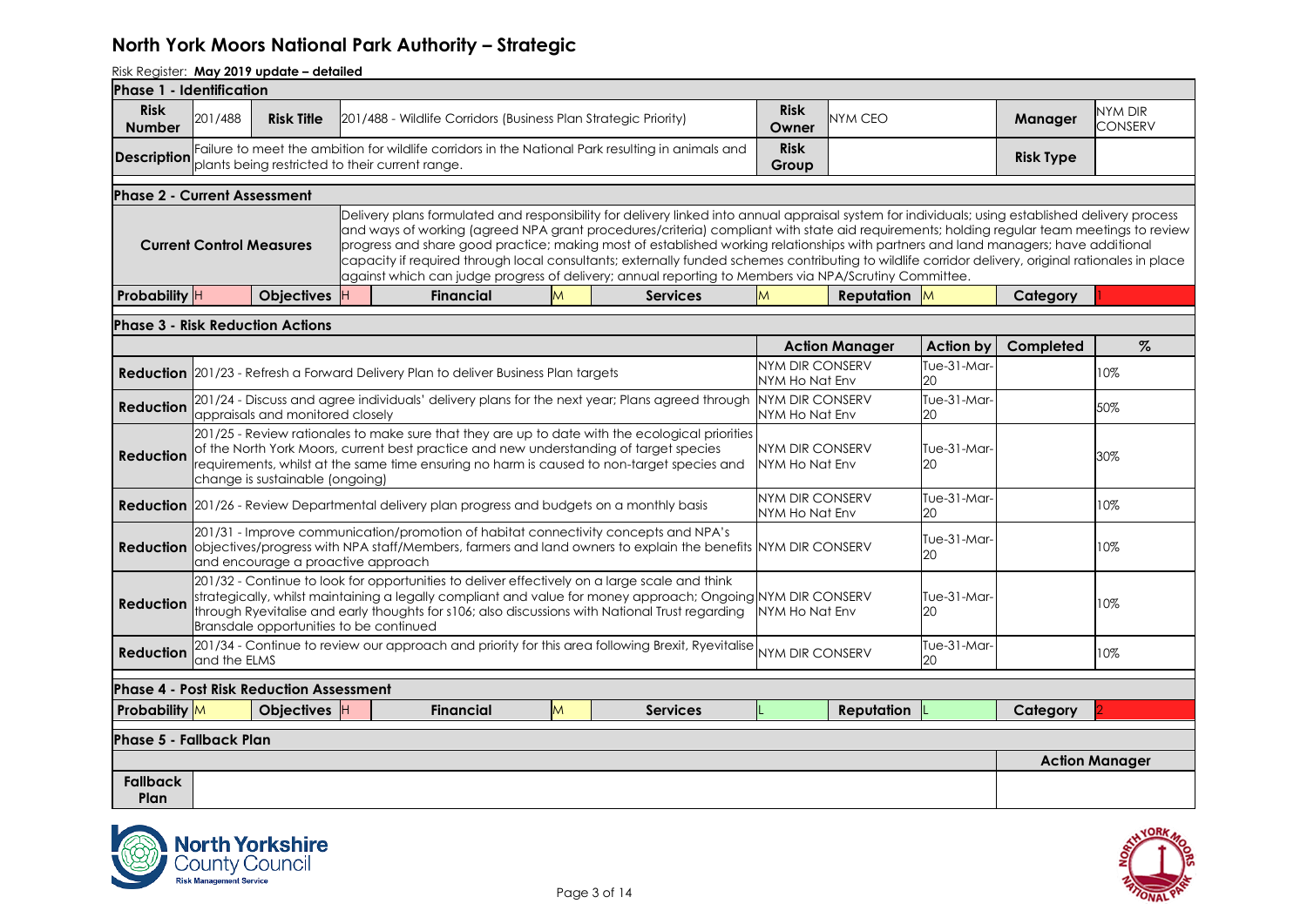|                              | <b>Phase 1 - Identification</b>         |                                                                          |   |                                                                                                                                                                                                                                                                                                                                                                                                                                                                                                                                                                                                                                                                                                                                           |                 |                                  |                                                 |                      |                  |                   |
|------------------------------|-----------------------------------------|--------------------------------------------------------------------------|---|-------------------------------------------------------------------------------------------------------------------------------------------------------------------------------------------------------------------------------------------------------------------------------------------------------------------------------------------------------------------------------------------------------------------------------------------------------------------------------------------------------------------------------------------------------------------------------------------------------------------------------------------------------------------------------------------------------------------------------------------|-----------------|----------------------------------|-------------------------------------------------|----------------------|------------------|-------------------|
| <b>Risk</b><br><b>Number</b> | 201/493                                 | <b>Risk Title</b>                                                        |   | 201/493 - Minerals Development Pressure on the Park                                                                                                                                                                                                                                                                                                                                                                                                                                                                                                                                                                                                                                                                                       |                 | <b>Risk</b><br>Owner             | <b>JYM CEO</b>                                  |                      | Manager          | <b>NYM</b><br>DoP |
|                              |                                         |                                                                          |   | Lack of capacity and resources both within the Authority and partner organisations to deal with the complex<br>issues relating to the actual/potential extraction of minerals (conventional, shale gas and potash) resulting in an<br>Description inability to effectively assess the environmental impact with the socio economic benefits, negative impact on<br>other Authority work; potential for reputational damage both locally and nationally, legal action, negative<br>financial impact and knock on effects to other work as resources transferred                                                                                                                                                                            |                 | <b>Risk</b><br>Group             | First and Second<br>Purpose & Statutory<br>Dutv |                      | <b>Risk Type</b> |                   |
|                              | <b>Phase 2 - Current Assessment</b>     |                                                                          |   |                                                                                                                                                                                                                                                                                                                                                                                                                                                                                                                                                                                                                                                                                                                                           |                 |                                  |                                                 |                      |                  |                   |
|                              | <b>Current Control Measures</b>         |                                                                          |   | Professional advice where appropriate, engagement with partner organisations and other involved bodies, recovery of an<br>element of costs through appropriate mechanisms such as Planning Performance Agreement; Legal and Environmental advisors<br>in place, public meetings held when appropriate, regular advice and reporting to Members, dialogue with Govt and local MPs<br>where appropriate; impact assessment on National Park Purposes and possible mitigation measures carried out, public relations<br>activity, financial planning where appropriate, continued commitment to impartiality and objectivity in the determination<br>process; firm "corporate Authority" approach to Fracking in or under the National Park; |                 |                                  |                                                 |                      |                  |                   |
| Probability M                |                                         | <b>Objectives</b>                                                        | H | <b>Financial</b>                                                                                                                                                                                                                                                                                                                                                                                                                                                                                                                                                                                                                                                                                                                          | <b>Services</b> | M                                | Reputation H                                    |                      | Category         |                   |
|                              | <b>Phase 3 - Risk Reduction Actions</b> |                                                                          |   |                                                                                                                                                                                                                                                                                                                                                                                                                                                                                                                                                                                                                                                                                                                                           |                 |                                  |                                                 |                      |                  |                   |
|                              |                                         |                                                                          |   |                                                                                                                                                                                                                                                                                                                                                                                                                                                                                                                                                                                                                                                                                                                                           |                 |                                  | <b>Action Manager</b>                           | <b>Action</b><br>by  | Completed        | $\%$              |
| <b>Reduction</b>             | (ongoing)                               |                                                                          |   | 201/13 - Continue to monitor costs and review adequacy of resources and keep a watch on planning workloads NYM DIR CS                                                                                                                                                                                                                                                                                                                                                                                                                                                                                                                                                                                                                     |                 | NYM DoP                          |                                                 | Tue-31-<br>Mar-20    |                  | 25%               |
|                              |                                         |                                                                          |   | <b>Reduction</b> 201/196 - Proactively manage media interest and effectively communicate the National Park's position                                                                                                                                                                                                                                                                                                                                                                                                                                                                                                                                                                                                                     |                 | <b>NYM DoP</b>                   |                                                 | Tue-31-<br>Mar-20    |                  | 25%               |
| <b>Reduction</b>             | effectively                             |                                                                          |   | 201/199 - Continue to monitor new developments e.g. fracking, using planning officers society and peer groups                                                                                                                                                                                                                                                                                                                                                                                                                                                                                                                                                                                                                             |                 | NYM DoP                          |                                                 | Tue-31-<br>Mar-20    |                  | 25%               |
|                              |                                         |                                                                          |   | Reduction 201/201 - Proactive liaison and negotiation with mineral companies wishing to extract in the National Park                                                                                                                                                                                                                                                                                                                                                                                                                                                                                                                                                                                                                      |                 | <b>NYM DoP</b>                   |                                                 | Tue-31-<br>Mar-20    |                  | 25%               |
|                              |                                         |                                                                          |   | <b>Reduction</b> 201/863 - Ongoing communications re progress to all stakeholders                                                                                                                                                                                                                                                                                                                                                                                                                                                                                                                                                                                                                                                         |                 | NYM DoP                          |                                                 | Tue-31-<br>Mar-20    |                  | 25%               |
|                              |                                         |                                                                          |   | <b>Reduction</b> 201/864 - Appoint consultancy assistance to provide professional and technical advice where necessary                                                                                                                                                                                                                                                                                                                                                                                                                                                                                                                                                                                                                    |                 | <b>NYM CEO</b><br><b>NYM DoP</b> |                                                 | Tue- $31-$<br>Mar-20 |                  | 0%                |
|                              |                                         |                                                                          |   | <b>Reduction</b> 201/866 - Monitoring compliance with planning permissions and S 106 agreements where applicable (ongoing)                                                                                                                                                                                                                                                                                                                                                                                                                                                                                                                                                                                                                |                 | <b>NYM DoP</b>                   |                                                 | Tue-31-<br>Mar-20    |                  | 20%               |
|                              |                                         | to maintain continuity of expertise                                      |   | <b>Reduction</b> 201/867 - Monitor performance of specialist professional support and ensure appropriate measures are in place                                                                                                                                                                                                                                                                                                                                                                                                                                                                                                                                                                                                            |                 | <b>NYM DoP</b>                   |                                                 | Tue-31-<br>Mar-20    |                  | 0%                |
| <b>Reduction</b>             | of our Purposes                         |                                                                          |   | 201/868 - Plan for and seek resources to ensure ability to manage the planning application process and delivery                                                                                                                                                                                                                                                                                                                                                                                                                                                                                                                                                                                                                           |                 | NYM DoP                          |                                                 | Tue- $31-$<br>Mar-20 |                  | 30%               |
|                              |                                         | <b>Reduction</b> 201/950 - Completion of a Joint Minerals and Waste Plan |   |                                                                                                                                                                                                                                                                                                                                                                                                                                                                                                                                                                                                                                                                                                                                           |                 | <b>NYM DoP</b>                   |                                                 | Sun-30-<br>Jun-19    |                  | 90%               |



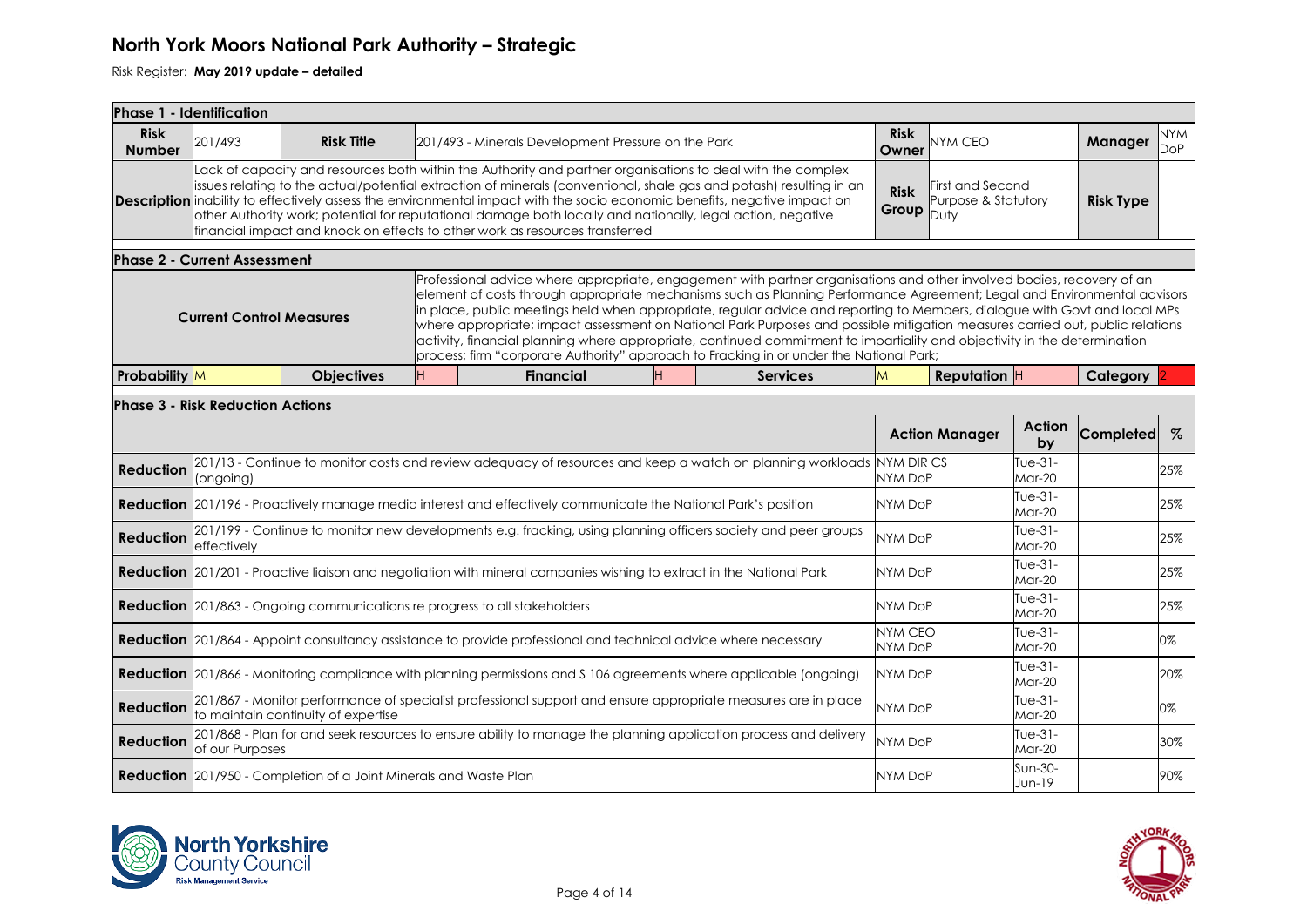| Risk Register: May 2019 update - detailed                                                                                                                 |                                |                   |  |                  |    |                 |  |                       |  |                       |  |  |
|-----------------------------------------------------------------------------------------------------------------------------------------------------------|--------------------------------|-------------------|--|------------------|----|-----------------|--|-----------------------|--|-----------------------|--|--|
| Reduction 201/1287 - Continue to assess the 'corporate Authority' approach in line with developing government policy and NYM DoP<br>$Tue-31-$<br>$Mar-20$ |                                |                   |  |                  |    |                 |  |                       |  |                       |  |  |
| <b>Phase 4 - Post Risk Reduction Assessment</b>                                                                                                           |                                |                   |  |                  |    |                 |  |                       |  |                       |  |  |
| <b>Probability</b> M                                                                                                                                      |                                | <b>Objectives</b> |  | <b>Financial</b> | ΙM | <b>Services</b> |  | <b>Reputation</b> $H$ |  | <b>Category</b>       |  |  |
|                                                                                                                                                           | <b>Phase 5 - Fallback Plan</b> |                   |  |                  |    |                 |  |                       |  |                       |  |  |
|                                                                                                                                                           |                                |                   |  |                  |    |                 |  |                       |  | <b>Action Manager</b> |  |  |
| <b>Fallback</b>                                                                                                                                           |                                |                   |  |                  |    |                 |  |                       |  |                       |  |  |
| Plan                                                                                                                                                      |                                |                   |  |                  |    |                 |  |                       |  |                       |  |  |



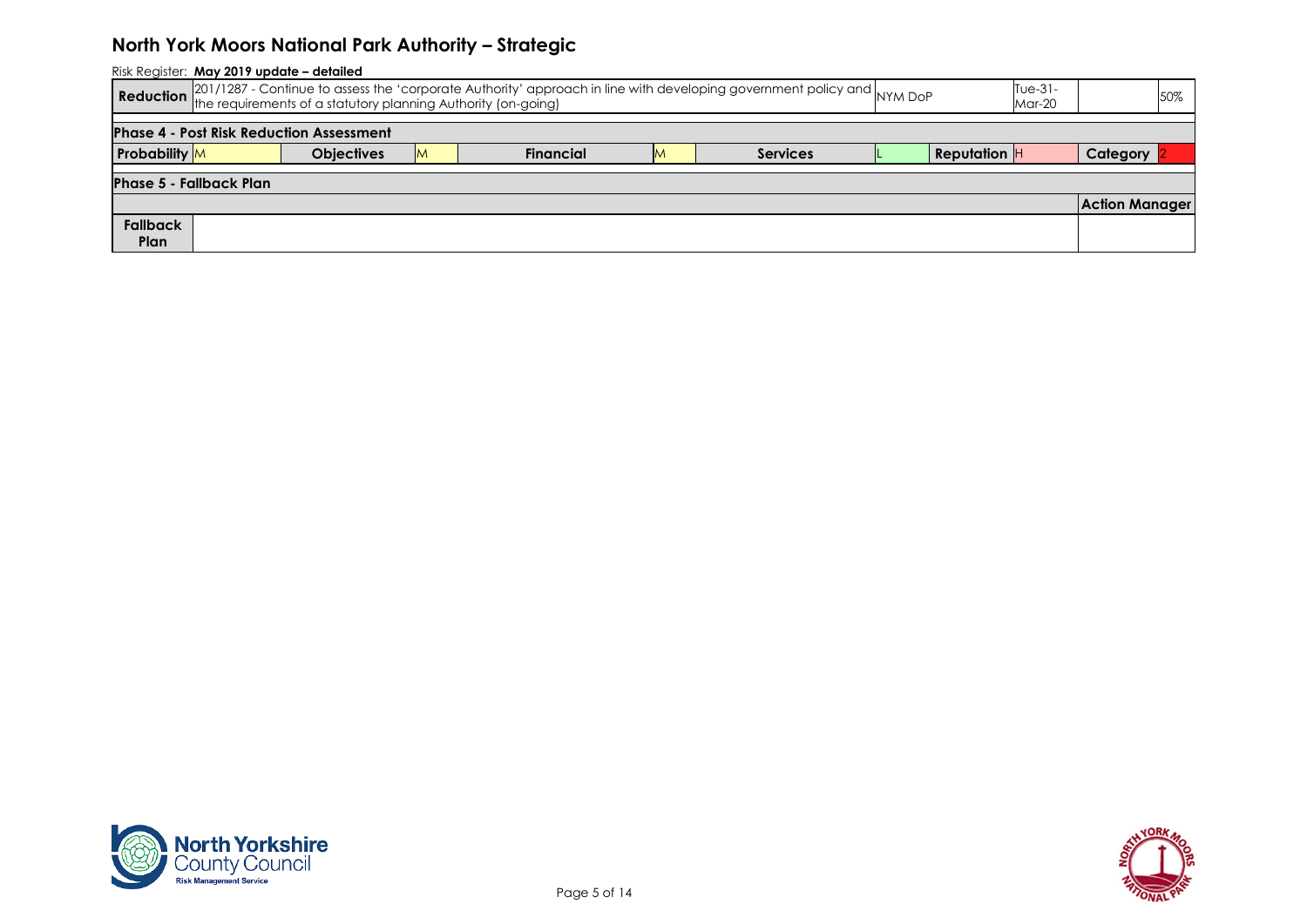| lPhase 1 - Identification    |                                         |                                      |   |                                                                                                                                                                                                                                                                                                                                                                                                                                                                                                                                                                                                                                                                                                                                                                                                                                                                                                                                                                                                                                                                                                                                                                                                                                                                                                                                                                                                                                                                                                                                                                                                                                     |                 |                      |                   |                                                |                  |                      |
|------------------------------|-----------------------------------------|--------------------------------------|---|-------------------------------------------------------------------------------------------------------------------------------------------------------------------------------------------------------------------------------------------------------------------------------------------------------------------------------------------------------------------------------------------------------------------------------------------------------------------------------------------------------------------------------------------------------------------------------------------------------------------------------------------------------------------------------------------------------------------------------------------------------------------------------------------------------------------------------------------------------------------------------------------------------------------------------------------------------------------------------------------------------------------------------------------------------------------------------------------------------------------------------------------------------------------------------------------------------------------------------------------------------------------------------------------------------------------------------------------------------------------------------------------------------------------------------------------------------------------------------------------------------------------------------------------------------------------------------------------------------------------------------------|-----------------|----------------------|-------------------|------------------------------------------------|------------------|----------------------|
| <b>Risk</b><br><b>Number</b> | 201/158                                 | <b>Risk Title</b>                    |   | 201/158 - Financial Strategy                                                                                                                                                                                                                                                                                                                                                                                                                                                                                                                                                                                                                                                                                                                                                                                                                                                                                                                                                                                                                                                                                                                                                                                                                                                                                                                                                                                                                                                                                                                                                                                                        |                 | <b>Risk</b><br>Owner | <b>NYM CEO</b>    |                                                | <b>Manager</b>   | <b>NYM</b><br>DIR CS |
| <b>Description</b>           |                                         | and financial loss to the Authority. |   | Failure to implement the Medium Term Financial Strategy with sufficient resilience. Failure to continue to<br>develop and implement the Income generation strategy and property strategy. Failure to detect and act<br>upon fraudulent or corrupt activity. Such failures may result in limiting the ability to deliver statutory purposes                                                                                                                                                                                                                                                                                                                                                                                                                                                                                                                                                                                                                                                                                                                                                                                                                                                                                                                                                                                                                                                                                                                                                                                                                                                                                          |                 | <b>Risk</b><br>Group | <b>IFinance</b>   |                                                | <b>Risk Type</b> |                      |
|                              | <b>Phase 2 - Current Assessment</b>     |                                      |   |                                                                                                                                                                                                                                                                                                                                                                                                                                                                                                                                                                                                                                                                                                                                                                                                                                                                                                                                                                                                                                                                                                                                                                                                                                                                                                                                                                                                                                                                                                                                                                                                                                     |                 |                      |                   |                                                |                  |                      |
|                              | <b>Current Control Measures</b>         |                                      |   | Financial Strategy controls: High level of efficiency; low unit costs; restructure and refocus carried out recently; reserves<br>reviewed for adequacy; established budget monitoring processes; engagement with Defra and other partners; focus on<br>income generation and seeking opportunities to optimise income; more opportunistic in approach to external funding;<br>effective day to day financial management; Financial Settlement from Defra received January 2016 to 2020; 4 year rolling<br>MTFS in place in refreshed Business Plan 2017-2020; NY Moors Trust established; Financial Framework developed to enable<br>appropriate decision taking; Grants to third parties and future budget splits agreed; Fraud and Corruption controls: Financial<br>Regulations, internal control checks for procurement, grants, income and expenses, effective separation of duties for<br>Finance staff; well established Ethical Code, Staff and Member Codes of Conduct, regular audits (Internal and External),<br>Whistleblowing Policy and external Officer; organisational culture through our corporate values and continued external<br>scrutiny of day to day financial systems via the collaboration agreement with NYCC; anti virus software is regularly updated,<br>electronic payment channels consistent with Payment Card Industry Standards; all systems backed up and disaster recovery<br>arrangements tested; annual Audit Plan to ensure that systems are tested; Map compliance with the latest CIPFA Code and<br>guidance; use of independent outside investigators to work on counter fraud activity; |                 |                      |                   |                                                |                  |                      |
| <b>Probability</b> M         |                                         | <b>Objectives</b>                    | M | <b>Financial</b>                                                                                                                                                                                                                                                                                                                                                                                                                                                                                                                                                                                                                                                                                                                                                                                                                                                                                                                                                                                                                                                                                                                                                                                                                                                                                                                                                                                                                                                                                                                                                                                                                    | <b>Services</b> | M                    | <b>Reputation</b> |                                                | Category         |                      |
|                              | <b>Phase 3 - Risk Reduction Actions</b> |                                      |   |                                                                                                                                                                                                                                                                                                                                                                                                                                                                                                                                                                                                                                                                                                                                                                                                                                                                                                                                                                                                                                                                                                                                                                                                                                                                                                                                                                                                                                                                                                                                                                                                                                     |                 |                      |                   | $\mathbf{A}$ and $\mathbf{B}$ and $\mathbf{A}$ |                  |                      |

|                  |                                                                                                                                                                                              | <b>Action Manager</b>           | Action<br>by                | Completed |    |
|------------------|----------------------------------------------------------------------------------------------------------------------------------------------------------------------------------------------|---------------------------------|-----------------------------|-----------|----|
| <b>Reduction</b> | 201/19 - Manage expectations of Stakeholders (agencies, public, staff, volunteers etc) and ensure that<br>additional resources are allocated in a clear and transparent way (ongoing)        | All Mat Board                   | Tue-31-<br><b>Mar-20</b>    |           | 0% |
| <b>Reduction</b> | [201/20 - Continue to monitor performance of the income generating services against monetary expectations<br>(ongoing)                                                                       | <b>All Directors</b>            | Tue-31-<br><b>Mar-20</b>    |           | 0% |
| <b>Reduction</b> | 201/22 - Continue to link service delivery to performance and resources to ensure value for money and monitor All Members / Mgt<br>outcomes                                                  | Board                           | Tue-31-<br><b>Mar-20</b>    |           | 0% |
| <b>Reduction</b> | 201/1281 - Complete assessment contributions of current assets to NPA objectives and the possibilities of income generation at NPA properties (enhanced income from car parks Mar 2019-22)   | <b>All Directors</b><br>NYM CEO | Tue- $31-$<br><b>Mar-20</b> |           | 0% |
|                  | <b>Reduction</b> 201/1283 - Provide support to the Trust to bring new resources into the North York Moors                                                                                    | <b>All Directors</b><br>NYM CEO | Tue- $31-$<br><b>Mar-20</b> |           | 0% |
|                  | <b>Reduction</b> 201/1288 - External funding initiatives (ongoing)                                                                                                                           | <b>All Directors</b><br>NYM CEO | Tue-31-<br><b>Mar-20</b>    |           | 0% |
| <b>Reduction</b> | 201/1293 - Continue to horizon scan to identify and quantify changes to assumptions which underpin the MTFS<br>and annual budget recognising the complexity and interdependencies (on-going) | <b>NYM DIR CS</b>               | Tue-31-<br><b>Mar-20</b>    |           | 0% |
| <b>Reduction</b> | 201/1737 - Continue to implement recommendations from an agreed Counter Fraud action plan as a result of<br>annual Audit Plan work.                                                          | <b>NYM DIR CS</b>               | Tue-31-<br>Mar-20           |           | 0% |



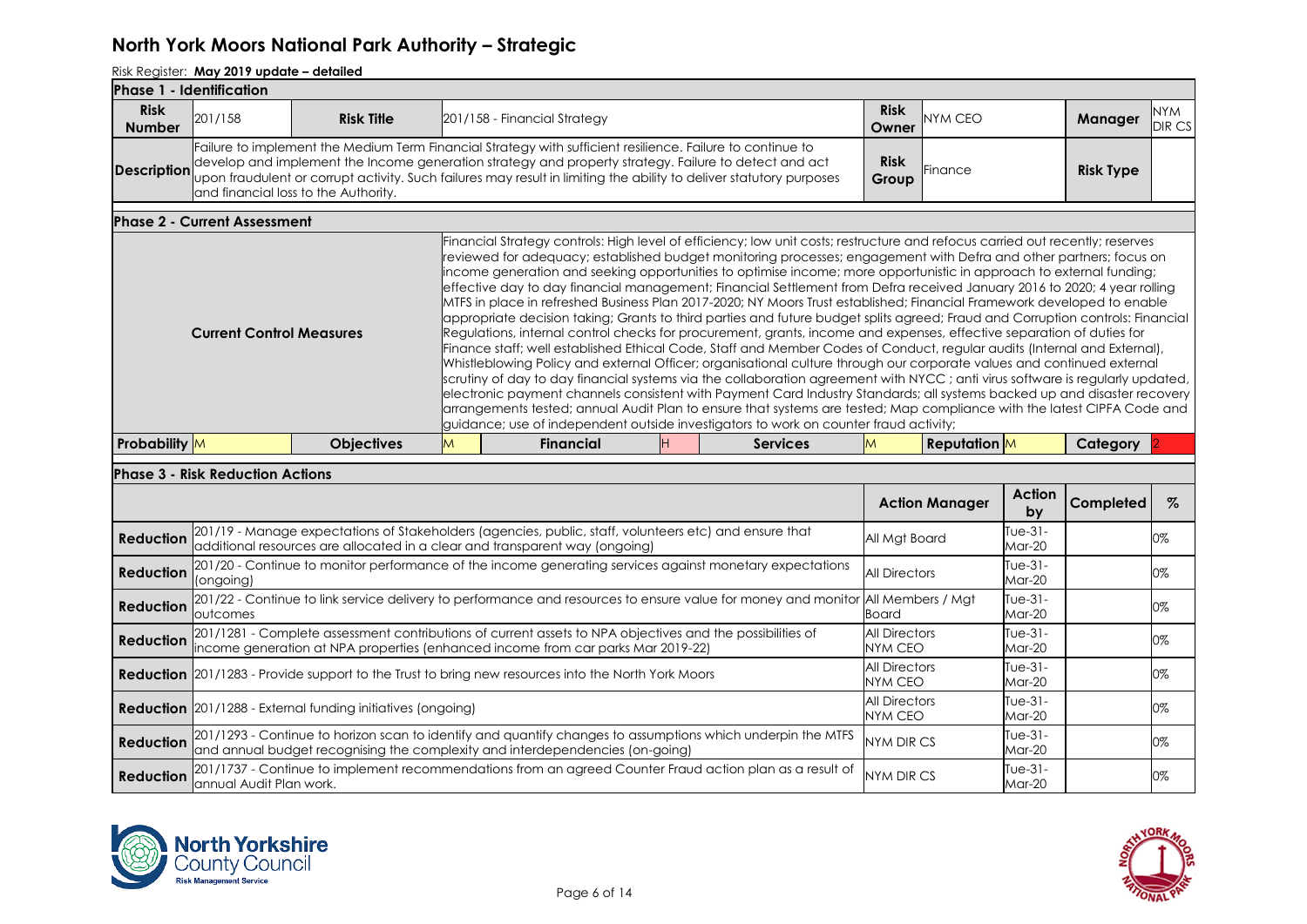| Risk Register: May 2019 update - detailed                                                                                    |                                          |                          |                       |  |  |  |  |  |  |  |  |
|------------------------------------------------------------------------------------------------------------------------------|------------------------------------------|--------------------------|-----------------------|--|--|--|--|--|--|--|--|
| <b>Reduction</b> 201/1874 - Review outcome of LEP integration and funding opportunities including National Park review       | NYM CEO<br>NYM CS EFO<br>NYM DIR CONSERV | Tue-31-<br><b>Mar-20</b> | 0%                    |  |  |  |  |  |  |  |  |
| <b>Reduction</b> 201/1875 - Secure further resources for the management of financial affairs via the collaboration agreement | NYM CEO<br>NYM DIR CS                    | Sun-30-<br>Jun-19        | 0%                    |  |  |  |  |  |  |  |  |
| Mon-30-<br><b>Reduction</b> 201/1876 - Develop and provide financial training to budget managers<br>NYM DIR CS<br>$Sep-19$   |                                          |                          |                       |  |  |  |  |  |  |  |  |
|                                                                                                                              |                                          |                          |                       |  |  |  |  |  |  |  |  |
|                                                                                                                              |                                          |                          |                       |  |  |  |  |  |  |  |  |
| <b>Phase 4 - Post Risk Reduction Assessment</b>                                                                              |                                          |                          |                       |  |  |  |  |  |  |  |  |
| <b>Probability</b> M<br><b>Objectives</b><br><b>Services</b><br><b>Financial</b><br>IM<br>M                                  | <b>Reputation</b><br><b>M</b>            |                          | Category              |  |  |  |  |  |  |  |  |
| <b>Phase 5 - Fallback Plan</b>                                                                                               |                                          |                          |                       |  |  |  |  |  |  |  |  |
|                                                                                                                              |                                          |                          | <b>Action Manager</b> |  |  |  |  |  |  |  |  |



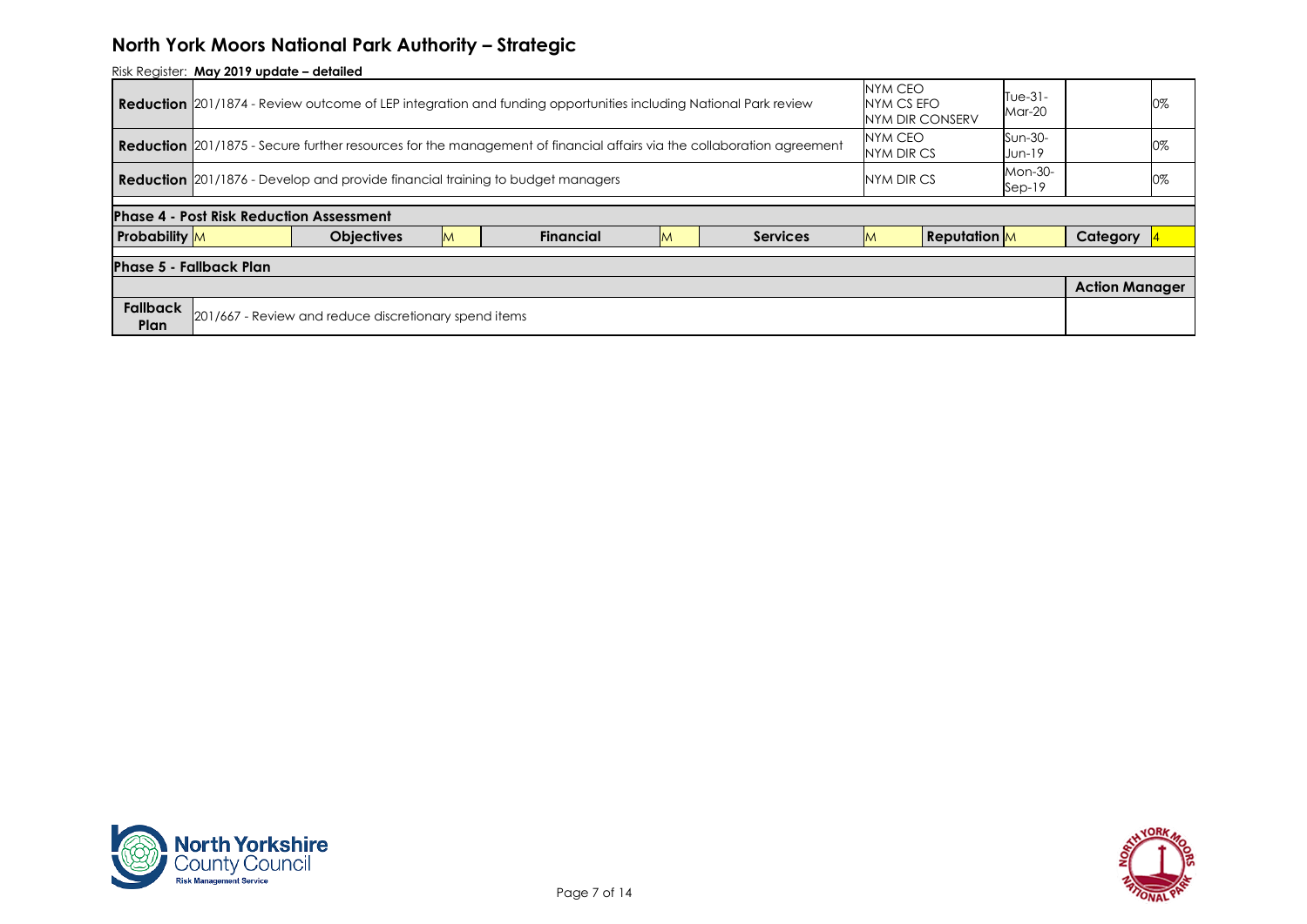| <b>Phase 1 - Identification</b> |                                         |                                                                     |                                                                                                                                                                                                                                 |   |                                                                                                                                                                                                                                                                                                                                                                                                                                                                                                                                                                                                                                                                                                                                                                                                                                                                                                                                                                                                                                                                                                                                                                                                                                                                          |                                        |                       |                      |                  |                |
|---------------------------------|-----------------------------------------|---------------------------------------------------------------------|---------------------------------------------------------------------------------------------------------------------------------------------------------------------------------------------------------------------------------|---|--------------------------------------------------------------------------------------------------------------------------------------------------------------------------------------------------------------------------------------------------------------------------------------------------------------------------------------------------------------------------------------------------------------------------------------------------------------------------------------------------------------------------------------------------------------------------------------------------------------------------------------------------------------------------------------------------------------------------------------------------------------------------------------------------------------------------------------------------------------------------------------------------------------------------------------------------------------------------------------------------------------------------------------------------------------------------------------------------------------------------------------------------------------------------------------------------------------------------------------------------------------------------|----------------------------------------|-----------------------|----------------------|------------------|----------------|
| <b>Risk</b><br><b>Number</b>    | 201/203                                 | <b>Risk Title</b>                                                   | 201/203 - Health and Safety                                                                                                                                                                                                     |   |                                                                                                                                                                                                                                                                                                                                                                                                                                                                                                                                                                                                                                                                                                                                                                                                                                                                                                                                                                                                                                                                                                                                                                                                                                                                          | <b>Risk</b><br>Owner                   | <b>NYM CEO</b>        |                      | Manager          | NYM<br>DIR CS  |
|                                 |                                         | life/serious injuries, prosecution, claims, media attention, fines. | Failure to meet Health and Safety statutory requirements and ensure the appropriate culture is<br><b>Description</b> embedded in relation to staff, Members, volunteers, visitors and contractors resulting in possible loss of |   |                                                                                                                                                                                                                                                                                                                                                                                                                                                                                                                                                                                                                                                                                                                                                                                                                                                                                                                                                                                                                                                                                                                                                                                                                                                                          | <b>Risk</b><br>Group                   | Health and Safety     |                      | <b>Risk Type</b> |                |
|                                 | <b>Phase 2 - Current Assessment</b>     |                                                                     |                                                                                                                                                                                                                                 |   |                                                                                                                                                                                                                                                                                                                                                                                                                                                                                                                                                                                                                                                                                                                                                                                                                                                                                                                                                                                                                                                                                                                                                                                                                                                                          |                                        |                       |                      |                  |                |
|                                 | <b>Current Control Measures</b>         |                                                                     |                                                                                                                                                                                                                                 |   | Health and Safety Group; Health and Safety policies; risk assessments of all activities; annual corporate action plans; periodic<br>reviews (internal and external); responsibility in job descriptions; training; policy and guidance documents; regular managerial<br>monitoring; strengthened reporting processes and checks on compliance; Health and Safety champion and departmental reps<br>on health and safety group which also includes a volunteer; external assessments; standard contract wordings with contractors;<br>volunteers are briefed on H&S Service Level Agreement with NYCC extended to provide additional expert support; routinely<br>discussed at team meetings and Directors meetings; H&S Policies to ensure compliance with legislation reviewed including<br>lengaging an external specialist to review the framework periodically; enhanced training for Managers; H&S performance<br>assessed by Directors; All Departments have targets to carry out spot checks on staff, volunteers and contractors; Directors have<br>individual spot check targets to support this; contracts/agreements with associate volunteer groups etc agreed; Health and<br>Safety survey results analysed to develop a plan to address any issues raised; |                                        |                       |                      |                  |                |
| <b>Probability</b>              |                                         | <b>Objectives</b>                                                   | <b>Financial</b>                                                                                                                                                                                                                | M | <b>Services</b>                                                                                                                                                                                                                                                                                                                                                                                                                                                                                                                                                                                                                                                                                                                                                                                                                                                                                                                                                                                                                                                                                                                                                                                                                                                          | M                                      | <b>Reputation</b> $H$ |                      | Category         | $\overline{3}$ |
|                                 | <b>Phase 3 - Risk Reduction Actions</b> |                                                                     |                                                                                                                                                                                                                                 |   |                                                                                                                                                                                                                                                                                                                                                                                                                                                                                                                                                                                                                                                                                                                                                                                                                                                                                                                                                                                                                                                                                                                                                                                                                                                                          |                                        |                       |                      |                  |                |
|                                 |                                         |                                                                     |                                                                                                                                                                                                                                 |   |                                                                                                                                                                                                                                                                                                                                                                                                                                                                                                                                                                                                                                                                                                                                                                                                                                                                                                                                                                                                                                                                                                                                                                                                                                                                          |                                        | <b>Action Manager</b> | Action<br>by         | Completed        | $\%$           |
| <b>Reduction</b>                |                                         | safety expertise; contract now let (ongoing)                        |                                                                                                                                                                                                                                 |   | 201/193 - Continue SLA with NYCC to provide 'safety net' cover and access to more specialist health and                                                                                                                                                                                                                                                                                                                                                                                                                                                                                                                                                                                                                                                                                                                                                                                                                                                                                                                                                                                                                                                                                                                                                                  | <b>NYM DIR CS</b>                      |                       | Tue- $31-$<br>Mar-20 |                  | 15%            |
|                                 |                                         |                                                                     | <b>Reduction</b> 201/206 - Continue to monitor external developments in Health and Safety (ongoing)                                                                                                                             |   |                                                                                                                                                                                                                                                                                                                                                                                                                                                                                                                                                                                                                                                                                                                                                                                                                                                                                                                                                                                                                                                                                                                                                                                                                                                                          | <b>NYM DIR CS</b>                      |                       | Tue- $31-$<br>Mar-20 |                  | 15%            |
| <b>Reduction</b>                |                                         |                                                                     | 201/1296 - Ensure volunteers are fully integrated (also volunteer to become part of the H&S group) and                                                                                                                          |   | continue to comply with H&S procedures and practices as the role of the volunteer is extended (ongoing)                                                                                                                                                                                                                                                                                                                                                                                                                                                                                                                                                                                                                                                                                                                                                                                                                                                                                                                                                                                                                                                                                                                                                                  | <b>NYM DIR CS</b><br>NYM DIR PS        |                       | Tue-31-<br>Mar-20    |                  | 15%            |
| <b>Reduction</b>                |                                         |                                                                     | 201/1303 - Engage and engender ownership in staff of Health & Safety via a series of different methods<br>e.g. training, bulletin, posters, departmental meetings, team meetings (ongoing)                                      |   |                                                                                                                                                                                                                                                                                                                                                                                                                                                                                                                                                                                                                                                                                                                                                                                                                                                                                                                                                                                                                                                                                                                                                                                                                                                                          | NYM DIR CS                             |                       | Tue-31-<br>Mar-20    |                  | 15%            |
| <b>Reduction</b>                | (ongoing)                               |                                                                     | 201/1305 - Provide information for the progress report to members quarterly to allow scrutiny of actions                                                                                                                        |   |                                                                                                                                                                                                                                                                                                                                                                                                                                                                                                                                                                                                                                                                                                                                                                                                                                                                                                                                                                                                                                                                                                                                                                                                                                                                          | <b>NYM DIR CS</b>                      |                       | Tue-31-<br>Mar-20    |                  | 25%            |
|                                 |                                         |                                                                     | <b>Reduction</b> 201/1306 - Implement agreed annual health & safety action plan for 2019/20                                                                                                                                     |   |                                                                                                                                                                                                                                                                                                                                                                                                                                                                                                                                                                                                                                                                                                                                                                                                                                                                                                                                                                                                                                                                                                                                                                                                                                                                          | NYM DIR CS                             |                       | Tue-31-<br>Mar-20    |                  | 10%            |
| <b>Reduction</b>                |                                         | gaps in provision for paid staff/volunteers                         | 201/1314 - Review the health and safety training programme to ensure full compliance and identify any                                                                                                                           |   |                                                                                                                                                                                                                                                                                                                                                                                                                                                                                                                                                                                                                                                                                                                                                                                                                                                                                                                                                                                                                                                                                                                                                                                                                                                                          | NYM DIR CS                             |                       | Sun-30-<br>Jun-19    |                  | 0%             |
| <b>Reduction</b>                |                                         | and others prior to commencement of tasks (ongoing)                 |                                                                                                                                                                                                                                 |   | 201/1389 - Ensure contracts/agreements are in place with associate volunteer groups, community groups                                                                                                                                                                                                                                                                                                                                                                                                                                                                                                                                                                                                                                                                                                                                                                                                                                                                                                                                                                                                                                                                                                                                                                    | <b>NYM DIR CS</b><br><b>NYM DIR PS</b> |                       | Tue-31-<br>Mar-20    |                  | 15%            |
| <b>Reduction</b>                |                                         |                                                                     | 201/1741 - Ensure all relevant staff are aware of Construction Design Management Regs 2015 and how<br>they apply to contractors, staff, volunteers and projects (ongoing)                                                       |   |                                                                                                                                                                                                                                                                                                                                                                                                                                                                                                                                                                                                                                                                                                                                                                                                                                                                                                                                                                                                                                                                                                                                                                                                                                                                          | NYM DIR CS                             |                       | $Tue-31-$<br>Mar-20  |                  | 0%             |
| <b>Reduction</b>                |                                         | staff/volunteer functions. Use SLA provider for this purpose.       |                                                                                                                                                                                                                                 |   | 201/1743 - Continue to assess the effectiveness of the new Lone Working Policy across a range of different NYM DIR CS                                                                                                                                                                                                                                                                                                                                                                                                                                                                                                                                                                                                                                                                                                                                                                                                                                                                                                                                                                                                                                                                                                                                                    | NYM DIR PS                             |                       | Tue-31-<br>$Mar-20$  |                  | 0%             |



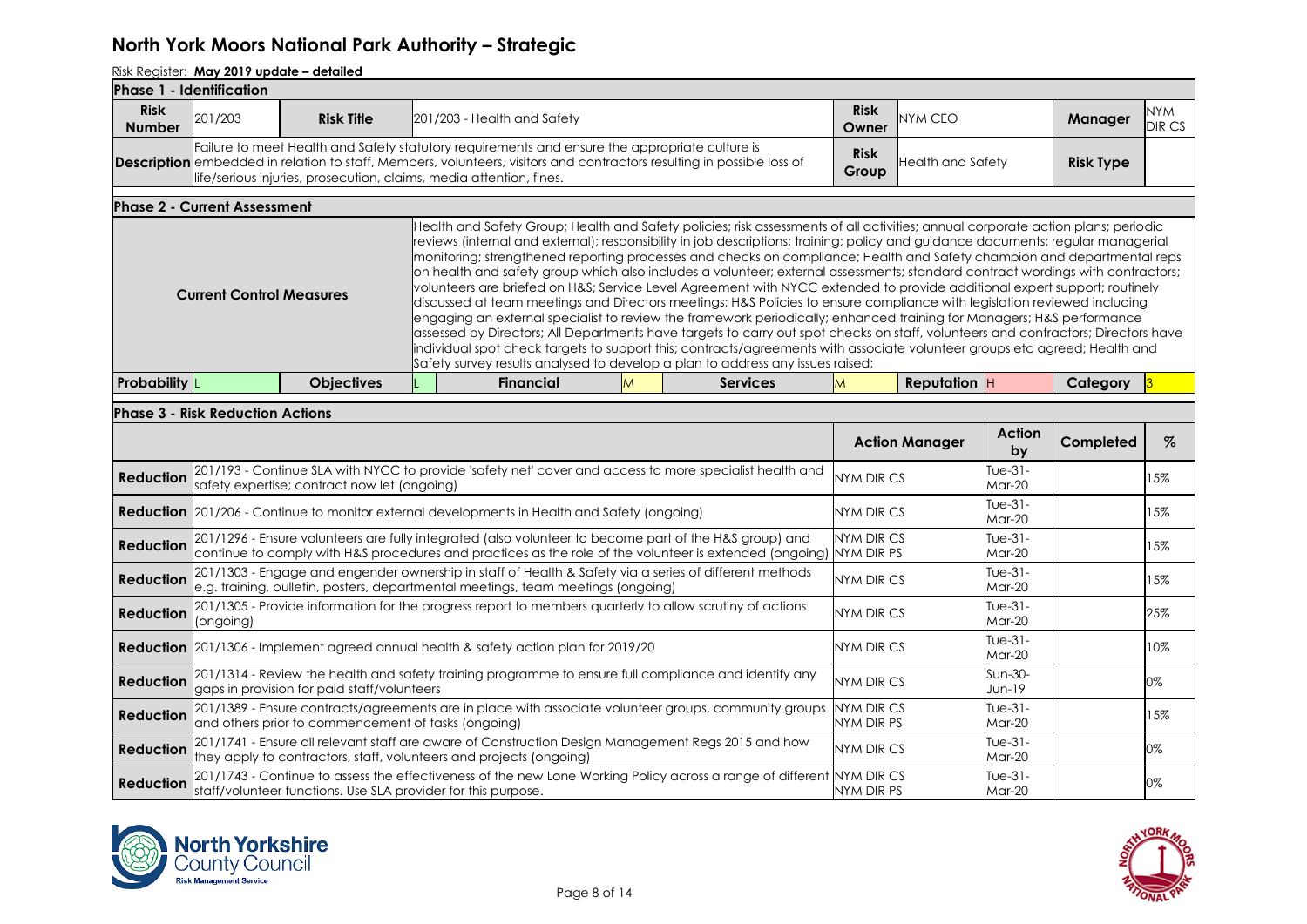| Risk Register: May 2019 update - detailed                                                                                                                                                       |                                                 |                   |  |                  |  |                 |  |                     |  |                       |  |  |
|-------------------------------------------------------------------------------------------------------------------------------------------------------------------------------------------------|-------------------------------------------------|-------------------|--|------------------|--|-----------------|--|---------------------|--|-----------------------|--|--|
| 201/1744 - Assess Corporate Health and Safety Performance using the LGA matrix and take actions as<br>$Sat-31-$<br>Reduction<br>NYM DIR CS<br>appropriate. (next assessment Oct 2020)<br>Oct-20 |                                                 |                   |  |                  |  |                 |  |                     |  |                       |  |  |
|                                                                                                                                                                                                 | <b>Phase 4 - Post Risk Reduction Assessment</b> |                   |  |                  |  |                 |  |                     |  |                       |  |  |
| <b>Probability</b>                                                                                                                                                                              |                                                 | <b>Objectives</b> |  | <b>Financial</b> |  | <b>Services</b> |  | <b>Reputation</b> H |  | Category              |  |  |
|                                                                                                                                                                                                 | <b>Phase 5 - Fallback Plan</b>                  |                   |  |                  |  |                 |  |                     |  |                       |  |  |
|                                                                                                                                                                                                 |                                                 |                   |  |                  |  |                 |  |                     |  | <b>Action Manager</b> |  |  |
| <b>Fallback</b>                                                                                                                                                                                 |                                                 |                   |  |                  |  |                 |  |                     |  |                       |  |  |
| Plan                                                                                                                                                                                            |                                                 |                   |  |                  |  |                 |  |                     |  |                       |  |  |



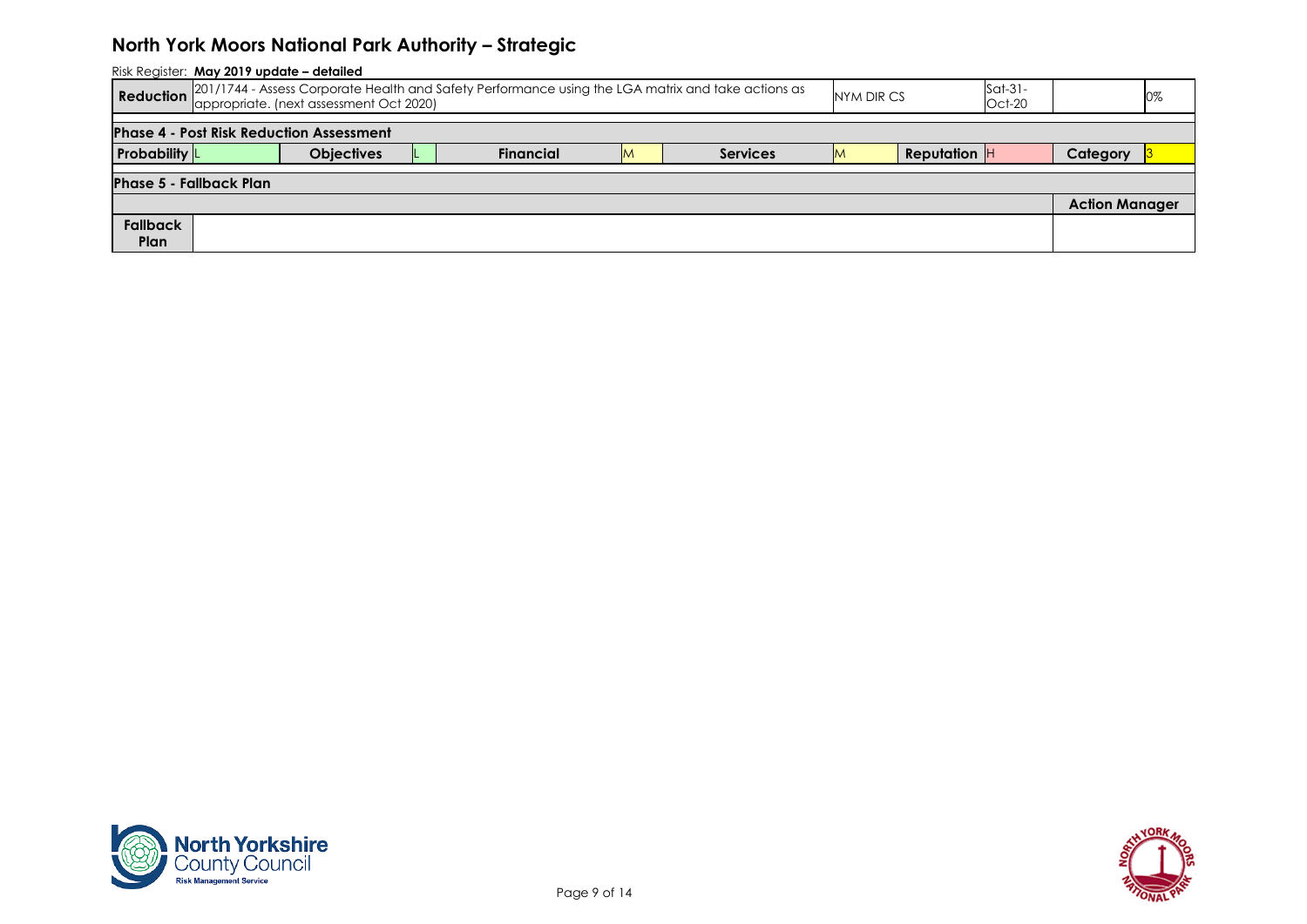|                              | <b>Phase 1 - Identification</b>         |                                                                        |    |                                                                                                                                                                                                                                                                                                                                                                                                                                                                                                                                                                                                                                                                                                                                                         |                 |                      |                        |                        |                   |             |
|------------------------------|-----------------------------------------|------------------------------------------------------------------------|----|---------------------------------------------------------------------------------------------------------------------------------------------------------------------------------------------------------------------------------------------------------------------------------------------------------------------------------------------------------------------------------------------------------------------------------------------------------------------------------------------------------------------------------------------------------------------------------------------------------------------------------------------------------------------------------------------------------------------------------------------------------|-----------------|----------------------|------------------------|------------------------|-------------------|-------------|
| <b>Risk</b><br><b>Number</b> | 201/464                                 | <b>Risk Title</b>                                                      |    | 201/464 - Sirius Minerals Polyhalite Mine - Implementation                                                                                                                                                                                                                                                                                                                                                                                                                                                                                                                                                                                                                                                                                              |                 | <b>Risk</b><br>Owner | NYM CEO                |                        | Manager           | Mgt<br>Team |
|                              | organisation                            |                                                                        |    | Failure to deliver the terms of the Section 106 agreement and effectively manage the planning implementation<br>aspects of the development including any subsequent permissions resulting in adverse national / international<br>publicity and harm to the National Park and local residents. The authority:- a) fails to meet its obligations as a<br><b>Description</b> Planning Authority in discharging Planning Conditions; b) is unable to deliver the mitigating and compensatory<br>elements of the Section 106 and this therefore causes harm to the Park; c) fails to plan sufficiently so that overall<br>scale of dealing with the implementation of the development significantly disrupts the functioning of the rest of the              |                 | <b>Risk</b><br>Group | Strategic              |                        | <b>Risk Type</b>  |             |
|                              | <b>Phase 2 - Current Assessment</b>     |                                                                        |    |                                                                                                                                                                                                                                                                                                                                                                                                                                                                                                                                                                                                                                                                                                                                                         |                 |                      |                        |                        |                   |             |
|                              | <b>Current Control Measures</b>         |                                                                        |    | Compensation/mitigation plan in place; Financial resources available; annually reviewed key contribution security and restoration<br>bond in place; appropriate knowledge and expertise in place; close collaboration to ensure necessary resources are available to<br>achieve alignment of project timetables; Community Forum in place; financial monitoring arrangements in place; strict separation<br>of 106 Sirius monies from core resources marketing and tourism plans in place; good relationship and clarity with Third Parties<br>regarding the s106 agreement; arrangements set up for timely completion of annual and occasional legal agreements with both<br>Sirius and with 3rd parties; external audit of management of s106 monies; |                 |                      |                        |                        |                   |             |
| <b>Probability</b>           |                                         | <b>Objectives</b>                                                      | H. | <b>Financial</b><br>H                                                                                                                                                                                                                                                                                                                                                                                                                                                                                                                                                                                                                                                                                                                                   | <b>Services</b> | H                    | ReputationH            |                        | Category 3        |             |
|                              | <b>Phase 3 - Risk Reduction Actions</b> |                                                                        |    |                                                                                                                                                                                                                                                                                                                                                                                                                                                                                                                                                                                                                                                                                                                                                         |                 |                      |                        |                        |                   |             |
|                              |                                         |                                                                        |    |                                                                                                                                                                                                                                                                                                                                                                                                                                                                                                                                                                                                                                                                                                                                                         |                 |                      | <b>Action Manager</b>  | <b>Action</b><br>bv    | <b>Completed</b>  | $\%$        |
|                              | (ongoing)                               |                                                                        |    | 201/1628 - Continue to work with Sirius Minerals to ensure a positive working relationship to enable the discharging<br><b>Reduction</b> of planning conditions and the commencement of the development to progress as smoothly as possible                                                                                                                                                                                                                                                                                                                                                                                                                                                                                                             |                 |                      | NYM DIR CONSERV        | Tue- $31-$<br>Mar-20   |                   | 10%         |
| <b>Reduction</b>             | (ongoing)                               |                                                                        |    | 201/1738 - Ongoing Implementation of action plan for delivery of all compensatory aspects of \$106 Agreement                                                                                                                                                                                                                                                                                                                                                                                                                                                                                                                                                                                                                                            |                 |                      | <b>NYM DIR CONSERV</b> | Thu-30-<br>Apr-20      |                   | 20%         |
| <b>Reduction</b>             |                                         | to major scheme changes (ongoing)                                      |    | 201/1739 - Ensure robust processes are followed and seek external advice where risk areas are identified in relation                                                                                                                                                                                                                                                                                                                                                                                                                                                                                                                                                                                                                                    |                 |                      | NYM DIR CONSERV        | Thu-30-<br>Apr-20      |                   | 10%         |
|                              |                                         |                                                                        |    | <b>Reduction</b> 201/1740 - Implementation of the findings of the Tourism Impact Review (ongoing)                                                                                                                                                                                                                                                                                                                                                                                                                                                                                                                                                                                                                                                       |                 |                      | <b>NYM DIR CONSERV</b> | Tue- $31-$<br>$Mar-20$ |                   | 10%         |
|                              |                                         | <b>Reduction</b> 201/1871 - Recruit new project manager                |    |                                                                                                                                                                                                                                                                                                                                                                                                                                                                                                                                                                                                                                                                                                                                                         |                 |                      | <b>NYM DIR CONSERV</b> | Tue-30-<br>Apr-19      | Tue-30-Apr-<br>19 | 100%        |
|                              |                                         | <b>Reduction</b> 201/1872 - Further integration with Conservation team |    |                                                                                                                                                                                                                                                                                                                                                                                                                                                                                                                                                                                                                                                                                                                                                         |                 |                      | <b>NYM DIR CONSERV</b> | Mon-30-<br>$Sep-19$    |                   | 20%         |
|                              |                                         |                                                                        |    | <b>Reduction</b> 201/1873 - Work with major landowners to identify woodland creation sites (ongoing)                                                                                                                                                                                                                                                                                                                                                                                                                                                                                                                                                                                                                                                    |                 |                      | NYM DIR CONSERV        | $Tue-31-$<br>Mar-20    |                   | 20%         |
|                              |                                         | <b>Phase 4 - Post Risk Reduction Assessment</b>                        |    |                                                                                                                                                                                                                                                                                                                                                                                                                                                                                                                                                                                                                                                                                                                                                         |                 |                      |                        |                        |                   |             |
| <b>Probability</b>           |                                         | <b>Objectives</b>                                                      | M  | <b>Financial</b><br>H                                                                                                                                                                                                                                                                                                                                                                                                                                                                                                                                                                                                                                                                                                                                   | <b>Services</b> | M                    | ReputationH            |                        | Category          |             |
|                              |                                         |                                                                        |    |                                                                                                                                                                                                                                                                                                                                                                                                                                                                                                                                                                                                                                                                                                                                                         |                 |                      |                        |                        |                   |             |



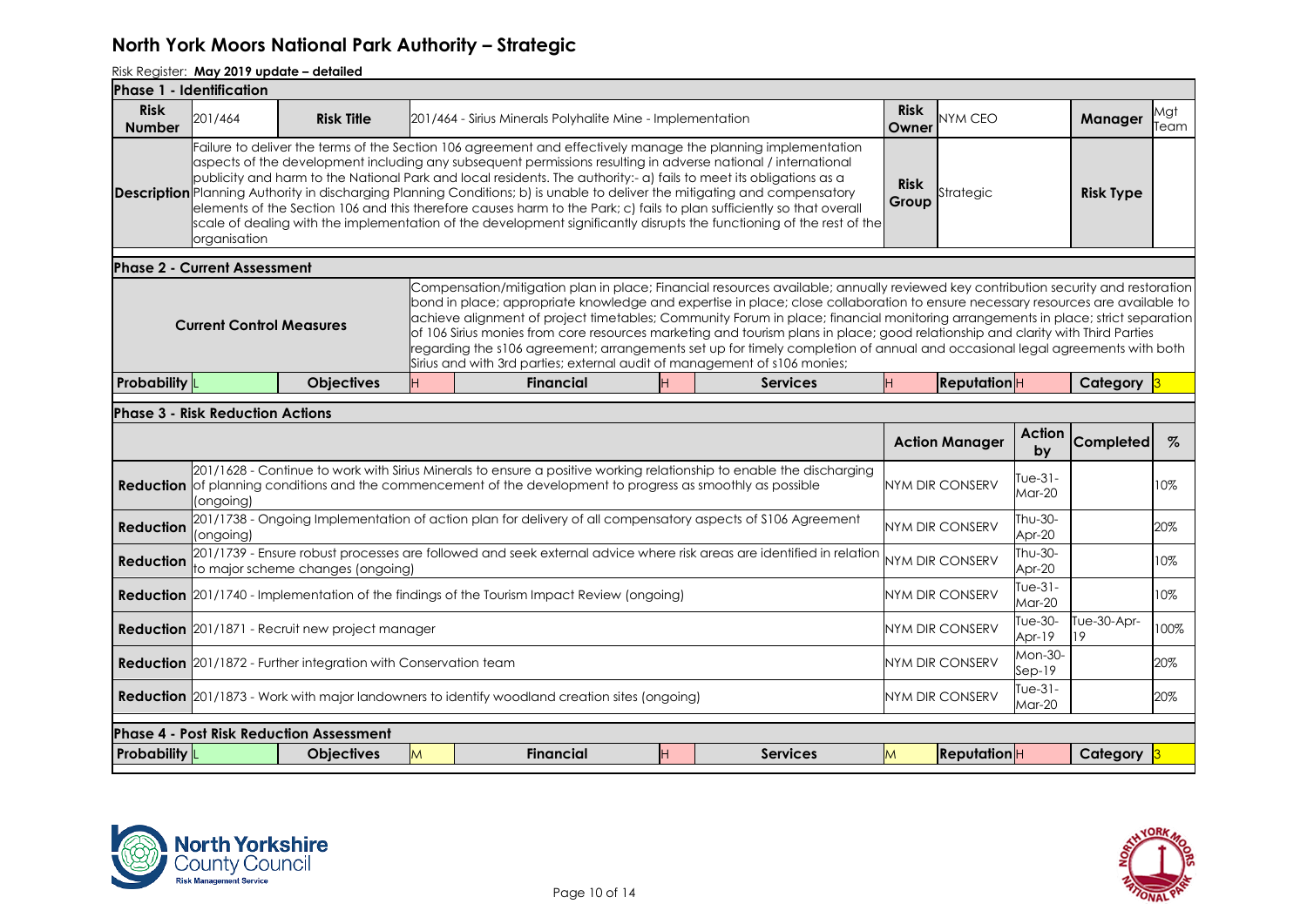| <b>Phase 5 - Fallback Plan</b> |  |                       |  |  |  |  |  |  |  |
|--------------------------------|--|-----------------------|--|--|--|--|--|--|--|
|                                |  | <b>Action Manager</b> |  |  |  |  |  |  |  |
| Fallback                       |  |                       |  |  |  |  |  |  |  |
| Plan                           |  |                       |  |  |  |  |  |  |  |



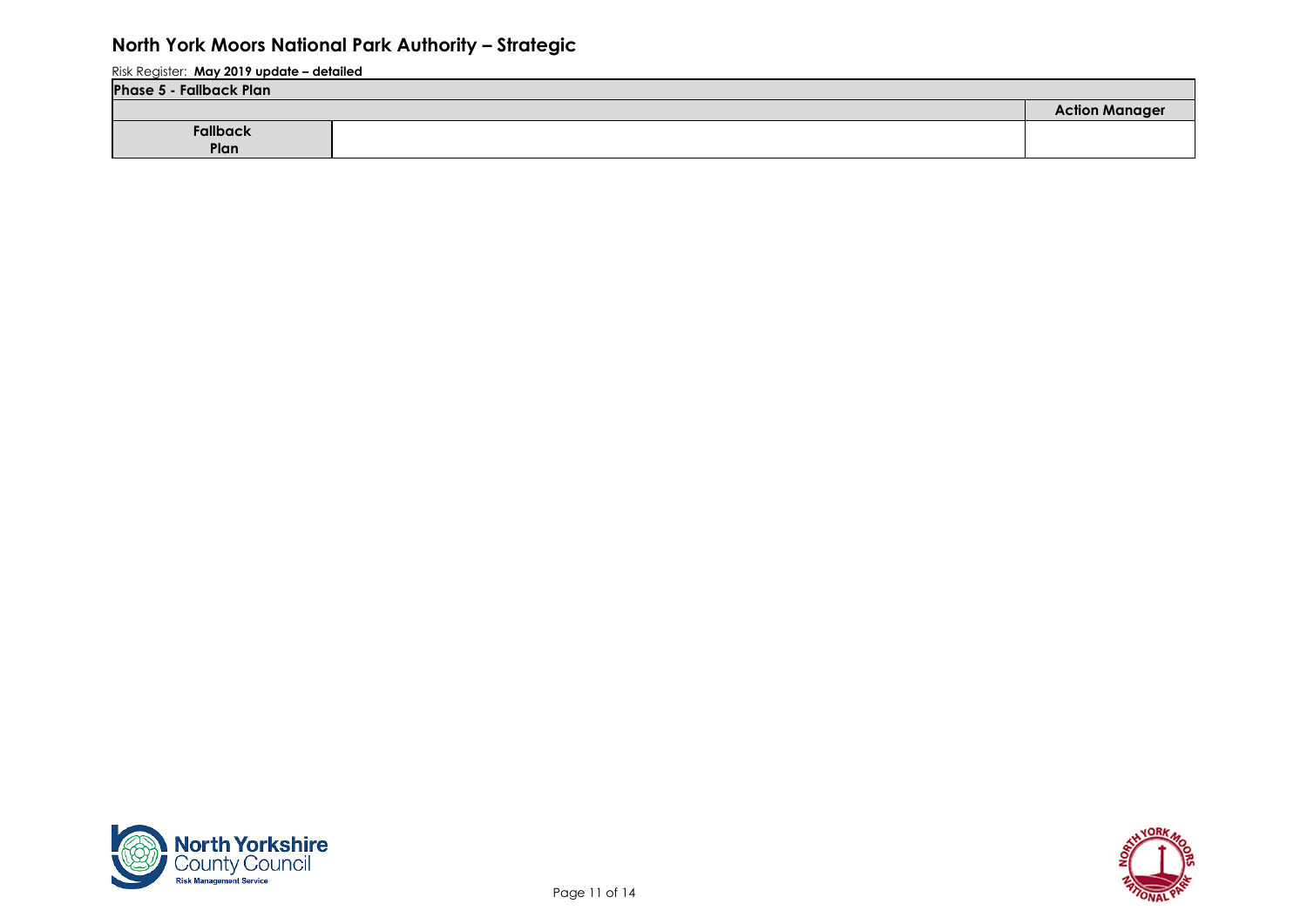| Phase 1 - Identification                |                                                                                   |                                                 |   |                                                                                                    |               |                                                                                                                                                                                                                                                                                                                                                                                            |                      |                       |                     |                       |               |
|-----------------------------------------|-----------------------------------------------------------------------------------|-------------------------------------------------|---|----------------------------------------------------------------------------------------------------|---------------|--------------------------------------------------------------------------------------------------------------------------------------------------------------------------------------------------------------------------------------------------------------------------------------------------------------------------------------------------------------------------------------------|----------------------|-----------------------|---------------------|-----------------------|---------------|
| <b>Risk</b><br><b>Number</b>            | 201/492                                                                           | <b>Risk Title</b>                               |   | 201/492 - Volunteer Strategy                                                                       |               |                                                                                                                                                                                                                                                                                                                                                                                            | <b>Risk</b><br>Owner | <b>NYM CEO</b>        |                     | Manager               | NYM DIR<br>CS |
| <b>Description</b>                      |                                                                                   |                                                 |   |                                                                                                    |               | Failure to fully deliver the ambitions of Volunteer Strategy resulting in inability to support staff, maintain<br>and enhance the delivery of services and outcomes including public health and engagement                                                                                                                                                                                 | <b>Risk</b><br>Group |                       |                     | <b>Risk Type</b>      |               |
| <b>Phase 2 - Current Assessment</b>     |                                                                                   |                                                 |   |                                                                                                    |               |                                                                                                                                                                                                                                                                                                                                                                                            |                      |                       |                     |                       |               |
|                                         | <b>Current Control Measures</b>                                                   |                                                 |   | volunteer recruitment mechanisms including website;                                                |               | Well established and respected Volunteering Team, Member commitment, strategy agreed, policies and procedures in place,<br>volunteer liaison group, budget agreed, training for volunteers in place, Volunteer team in place; Code of Practice for volunteers;<br>"My volunteering" volunteer management software implemented; training plan for staff and volunteers developed; refreshed |                      |                       |                     |                       |               |
| <b>Probability</b> M                    |                                                                                   | <b>Objectives</b>                               | M | <b>Financial</b>                                                                                   |               | <b>Services</b>                                                                                                                                                                                                                                                                                                                                                                            | M                    | <b>Reputation</b> M   |                     | Category              |               |
| <b>Phase 3 - Risk Reduction Actions</b> |                                                                                   |                                                 |   |                                                                                                    |               |                                                                                                                                                                                                                                                                                                                                                                                            |                      |                       |                     |                       |               |
|                                         |                                                                                   |                                                 |   |                                                                                                    |               |                                                                                                                                                                                                                                                                                                                                                                                            |                      | <b>Action Manager</b> | <b>Action by</b>    | Completed             | $\%$          |
| <b>Reduction</b>                        |                                                                                   | volunteers to work together (ongoing)           |   |                                                                                                    |               | 201/222 - Implement and embed the 'One team' approach including opportunities for staff and                                                                                                                                                                                                                                                                                                | <b>NYM DIR CS</b>    |                       | Tue-31-Mar-<br>20   |                       | 0%            |
|                                         |                                                                                   |                                                 |   |                                                                                                    |               | <b>Reduction</b> 201/223 - Combine induction training for new paid staff and volunteers (June 2019 and then ongoing)                                                                                                                                                                                                                                                                       | NYM DIR CS           |                       | Sun-30-Jun-<br>19   |                       | 25%           |
| <b>Reduction</b>                        | ongoing)                                                                          |                                                 |   |                                                                                                    |               | 201/224 - Review and deliver training for line managers responsible for Volunteers (June and then                                                                                                                                                                                                                                                                                          | <b>NYM DIR CS</b>    |                       | Tue-31-Mar-<br>20   |                       | 15%           |
|                                         |                                                                                   |                                                 |   |                                                                                                    |               | <b>Reduction</b> 201/225 - Develop role of and continue recruitment and training of Volunteer task leaders (ongoing)                                                                                                                                                                                                                                                                       | NYM DIR CS           |                       | Tue-31-Mar-<br>20   |                       | 15%           |
| <b>Reduction</b>                        |                                                                                   | (checked every 6 months) (ongoing)              |   |                                                                                                    |               | 201/226 - Ensure all Associate Volunteer Groups are party to standard contractual arrangements                                                                                                                                                                                                                                                                                             | <b>NYM DIR CS</b>    |                       | Tue-31-Mar-<br>20   |                       | 0%            |
| <b>Reduction</b>                        |                                                                                   |                                                 |   | continue to check staff are aware of the policies and procedures (ongoing)                         |               |                                                                                                                                                                                                                                                                                                                                                                                            |                      |                       | Tue-31-Mar-<br>20   |                       | 15%           |
|                                         |                                                                                   |                                                 |   | <b>Reduction</b> 201/229 - Deliver volunteering elements of all projects (ongoing)                 |               |                                                                                                                                                                                                                                                                                                                                                                                            | <b>NYM DIR CS</b>    |                       | Tue-31-Mar-<br>20   |                       | 15%           |
|                                         |                                                                                   |                                                 |   | Reduction 201/230 - Monitor volunteer strategy activity and adapt strategy appropriately (ongoing) |               |                                                                                                                                                                                                                                                                                                                                                                                            | NYM DIR CS           |                       | Tue-31-Mar-<br>20   |                       | 15%           |
|                                         |                                                                                   |                                                 |   |                                                                                                    |               | <b>Reduction</b> 201/1747 - Develop an action plan and undertake agreed work arising from the Volunteer Survey                                                                                                                                                                                                                                                                             | NYM DIR CS           |                       | Sun-30-Jun-<br>19   |                       | 35%           |
| <b>Reduction</b>                        |                                                                                   | a volunteer) on budgets                         |   |                                                                                                    |               | 201/1748 - Understand the current and long term implications of the Volunteer Strategy (and full cost of NYM DIR CS                                                                                                                                                                                                                                                                        |                      |                       | Mon-30-<br>$Sep-19$ |                       | 15%           |
|                                         |                                                                                   | <b>Phase 4 - Post Risk Reduction Assessment</b> |   |                                                                                                    |               |                                                                                                                                                                                                                                                                                                                                                                                            |                      |                       |                     |                       |               |
| <b>Probability</b> $\vert$              |                                                                                   | <b>Objectives</b>                               |   | <b>Financial</b>                                                                                   |               | <b>Services</b>                                                                                                                                                                                                                                                                                                                                                                            |                      | <b>Reputation</b>     |                     | Category              |               |
| <b>Phase 5 - Fallback Plan</b>          |                                                                                   |                                                 |   |                                                                                                    |               |                                                                                                                                                                                                                                                                                                                                                                                            |                      |                       |                     |                       |               |
|                                         |                                                                                   |                                                 |   |                                                                                                    |               |                                                                                                                                                                                                                                                                                                                                                                                            |                      |                       |                     | <b>Action Manager</b> |               |
| <b>Fallback</b><br>Plan                 |                                                                                   |                                                 |   |                                                                                                    |               |                                                                                                                                                                                                                                                                                                                                                                                            |                      |                       |                     |                       |               |
|                                         | <b>North Yorkshire</b><br><b>County Council</b><br><b>Risk Management Service</b> |                                                 |   |                                                                                                    | Page 12 of 14 |                                                                                                                                                                                                                                                                                                                                                                                            |                      |                       |                     |                       |               |

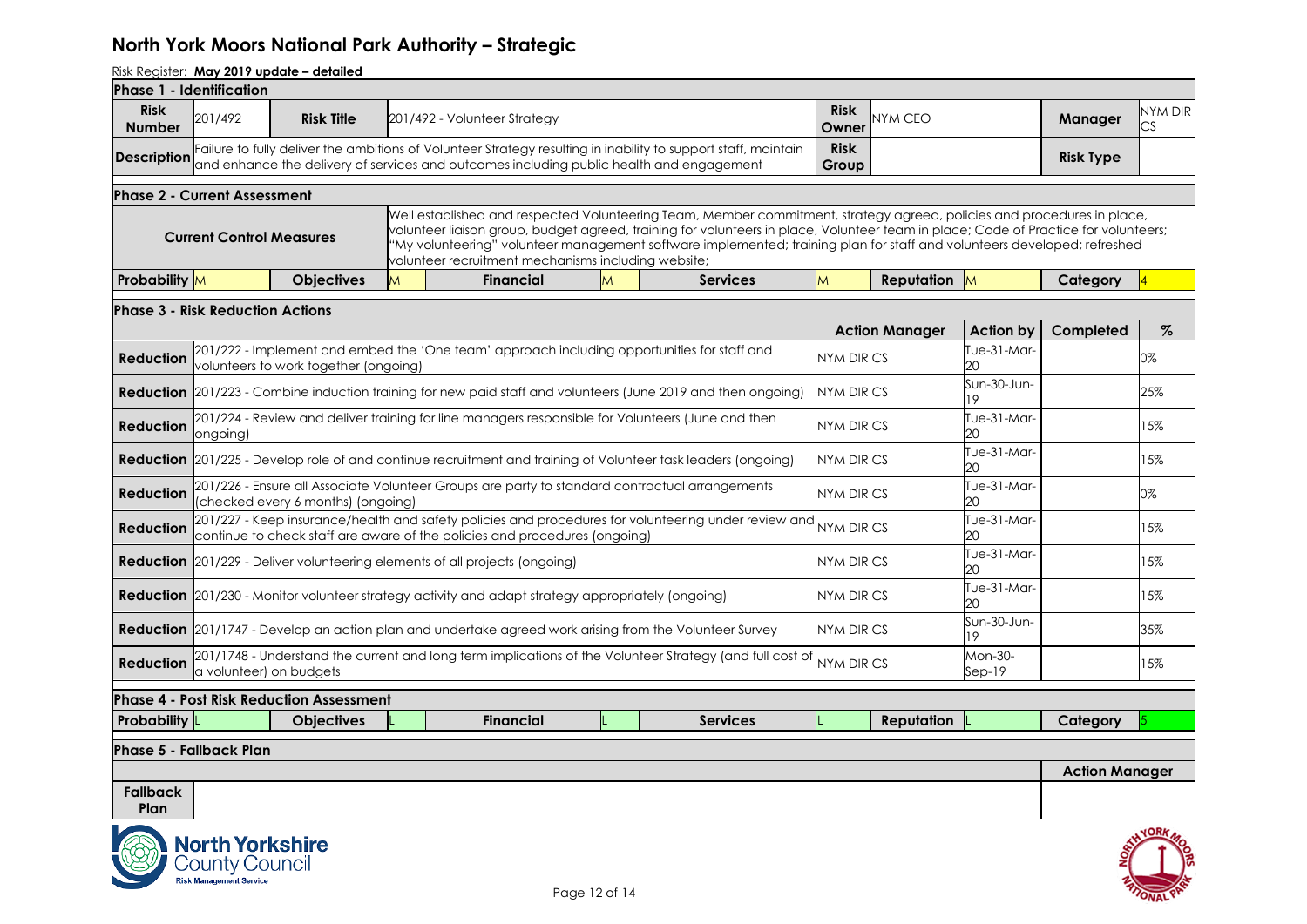| Phase 1 - Identification                                                                                                                                                                                                                                                                                                                                                                                                                                                                                                                                                                                                                                                                                                                                                                                                                                                                                                                                                                                                                                                                                                                                                                                                                                      |                                                                                                                                                                   |                                                 |   |                                                                                                                 |   |  |                 |                |                       |                     |                   |      |
|---------------------------------------------------------------------------------------------------------------------------------------------------------------------------------------------------------------------------------------------------------------------------------------------------------------------------------------------------------------------------------------------------------------------------------------------------------------------------------------------------------------------------------------------------------------------------------------------------------------------------------------------------------------------------------------------------------------------------------------------------------------------------------------------------------------------------------------------------------------------------------------------------------------------------------------------------------------------------------------------------------------------------------------------------------------------------------------------------------------------------------------------------------------------------------------------------------------------------------------------------------------|-------------------------------------------------------------------------------------------------------------------------------------------------------------------|-------------------------------------------------|---|-----------------------------------------------------------------------------------------------------------------|---|--|-----------------|----------------|-----------------------|---------------------|-------------------|------|
| <b>Risk</b><br><b>Number</b>                                                                                                                                                                                                                                                                                                                                                                                                                                                                                                                                                                                                                                                                                                                                                                                                                                                                                                                                                                                                                                                                                                                                                                                                                                  | <b>Risk</b><br>201/460<br><b>Risk Title</b><br>201/460 - Local Plan including Minerals and Waste Development Framework<br>NYM CEO<br>Owner                        |                                                 |   |                                                                                                                 |   |  |                 |                |                       | Manager             | <b>NYM</b><br>DoP |      |
| Failure to achieve adoption of an up to date strategic planning document (Local Plan and Minerals and Waste<br>Joint Plan) within a reasonable timescale (Jun 2019) resulting in challenges to planning decisions and gaps in<br><b>Description</b><br>policy causing difficulties in decision making, potential direct Government intervention and harm to National Park<br>Purposes.                                                                                                                                                                                                                                                                                                                                                                                                                                                                                                                                                                                                                                                                                                                                                                                                                                                                        |                                                                                                                                                                   |                                                 |   |                                                                                                                 |   |  |                 |                | Strategic             |                     | <b>Risk Type</b>  |      |
| <b>Phase 2 - Current Assessment</b>                                                                                                                                                                                                                                                                                                                                                                                                                                                                                                                                                                                                                                                                                                                                                                                                                                                                                                                                                                                                                                                                                                                                                                                                                           |                                                                                                                                                                   |                                                 |   |                                                                                                                 |   |  |                 |                |                       |                     |                   |      |
| Local Plan: Up to date Local Plan for Helmsley; Area Action Plan for Whitby Business Park; emerging Joint Minerals and Waste local Plan;<br>a number of SPDs; NPPF; NPPG; National Parks circular; suitable staff resources in place; Members agreement to update and<br>understanding by members and staff that the timetable for production of the Local Plan must be adhered to; project timetable and<br>resource plan in place; options for delivery of the Local Plan assessed; communication and engagement strategy for the Local Plan<br>developed and implemented; Minerals and Waste: Joint Member working group; Performance monitoring; awareness of new<br><b>Current Control Measures</b><br>developments; resource monitoring; briefing of Management team; memorandum of understanding to govern principles of joint<br>working; preferred options consultation completed; peer review; consultation on draft submission plan completed; fracking section<br>reviewed; final public consultation undertaken (Nov 17); publication plan submitted to PINS and EIP held Feb-April 2018. Further<br>consideration of national policy changes on Shale Gas with EIP recalled in September 2018 and January 2019, Adoption expected<br>June 2019; |                                                                                                                                                                   |                                                 |   |                                                                                                                 |   |  |                 |                |                       |                     |                   |      |
| <b>Probability</b>                                                                                                                                                                                                                                                                                                                                                                                                                                                                                                                                                                                                                                                                                                                                                                                                                                                                                                                                                                                                                                                                                                                                                                                                                                            |                                                                                                                                                                   | <b>Objectives</b>                               | M | <b>Financial</b>                                                                                                | M |  | <b>Services</b> | <b>M</b>       | <b>Reputation</b>     |                     | Category          |      |
| <b>Phase 3 - Risk Reduction Actions</b>                                                                                                                                                                                                                                                                                                                                                                                                                                                                                                                                                                                                                                                                                                                                                                                                                                                                                                                                                                                                                                                                                                                                                                                                                       |                                                                                                                                                                   |                                                 |   |                                                                                                                 |   |  |                 |                |                       |                     |                   |      |
|                                                                                                                                                                                                                                                                                                                                                                                                                                                                                                                                                                                                                                                                                                                                                                                                                                                                                                                                                                                                                                                                                                                                                                                                                                                               |                                                                                                                                                                   |                                                 |   |                                                                                                                 |   |  |                 |                | <b>Action Manager</b> | <b>Action</b><br>by | <b>Completed</b>  | $\%$ |
| <b>Reduction</b>                                                                                                                                                                                                                                                                                                                                                                                                                                                                                                                                                                                                                                                                                                                                                                                                                                                                                                                                                                                                                                                                                                                                                                                                                                              |                                                                                                                                                                   | Development Strategy (Min and Waste)            |   | 201/195 - Work closely with North Yorkshire County Council and City of York Council on joint Minerals and Waste |   |  |                 | <b>NYM DoP</b> |                       | Sun-30-<br>Jun-19   |                   | 90%  |
| 201/202 - Continue to manage responses to public reactions in a timely and effective manner especially in<br><b>Reduction</b><br>relation to a high profile examination in public (Min and Waste)                                                                                                                                                                                                                                                                                                                                                                                                                                                                                                                                                                                                                                                                                                                                                                                                                                                                                                                                                                                                                                                             |                                                                                                                                                                   |                                                 |   |                                                                                                                 |   |  | <b>NYM DoP</b>  |                | Sun-30-<br>Jun-19     | 90%                 |                   |      |
| <b>Reduction</b> 201/233 - Continue to ensure adequate resources are in place for production of Local Plan (ongoing)                                                                                                                                                                                                                                                                                                                                                                                                                                                                                                                                                                                                                                                                                                                                                                                                                                                                                                                                                                                                                                                                                                                                          |                                                                                                                                                                   |                                                 |   |                                                                                                                 |   |  | <b>NYM DoP</b>  |                | Tue-31-<br>$Mar-20$   |                     | 80%               |      |
| $Tue-31-$<br><b>Reduction</b> 201/279 - Manage the process of the Local Plan preparation (ongoing)<br><b>NYM DoP</b><br>Mar-20                                                                                                                                                                                                                                                                                                                                                                                                                                                                                                                                                                                                                                                                                                                                                                                                                                                                                                                                                                                                                                                                                                                                |                                                                                                                                                                   |                                                 |   |                                                                                                                 |   |  |                 | 80%            |                       |                     |                   |      |
|                                                                                                                                                                                                                                                                                                                                                                                                                                                                                                                                                                                                                                                                                                                                                                                                                                                                                                                                                                                                                                                                                                                                                                                                                                                               | Tue-31-<br>Reduction 201/1282 - Ensure integration of the Local Plan with the Management Plan refresh and the Business Plan<br><b>NYM DoP</b><br>Mar-20           |                                                 |   |                                                                                                                 |   |  |                 |                | 80%                   |                     |                   |      |
| <b>Reduction</b>                                                                                                                                                                                                                                                                                                                                                                                                                                                                                                                                                                                                                                                                                                                                                                                                                                                                                                                                                                                                                                                                                                                                                                                                                                              | 201/1289 - Ensure effective liaison with key stakeholder organisations, business owners, residents and visitors (Local<br>Tue-31-<br>NYM DoP<br>Plan)<br>$Mar-20$ |                                                 |   |                                                                                                                 |   |  |                 |                | 80%                   |                     |                   |      |
|                                                                                                                                                                                                                                                                                                                                                                                                                                                                                                                                                                                                                                                                                                                                                                                                                                                                                                                                                                                                                                                                                                                                                                                                                                                               |                                                                                                                                                                   |                                                 |   | <b>Reduction</b> 201/1742 - Ensure Publication Plan is submitted to PINS (Local Plan)                           |   |  |                 | <b>NYM DoP</b> |                       | $Sun-31-$<br>May-20 |                   | 0%   |
|                                                                                                                                                                                                                                                                                                                                                                                                                                                                                                                                                                                                                                                                                                                                                                                                                                                                                                                                                                                                                                                                                                                                                                                                                                                               |                                                                                                                                                                   | <b>Phase 4 - Post Risk Reduction Assessment</b> |   |                                                                                                                 |   |  |                 |                |                       |                     |                   |      |
| <b>Probability</b>                                                                                                                                                                                                                                                                                                                                                                                                                                                                                                                                                                                                                                                                                                                                                                                                                                                                                                                                                                                                                                                                                                                                                                                                                                            |                                                                                                                                                                   | <b>Objectives</b>                               |   | <b>Financial</b>                                                                                                | M |  | <b>Services</b> |                | <b>Reputation</b>     |                     | Category          |      |



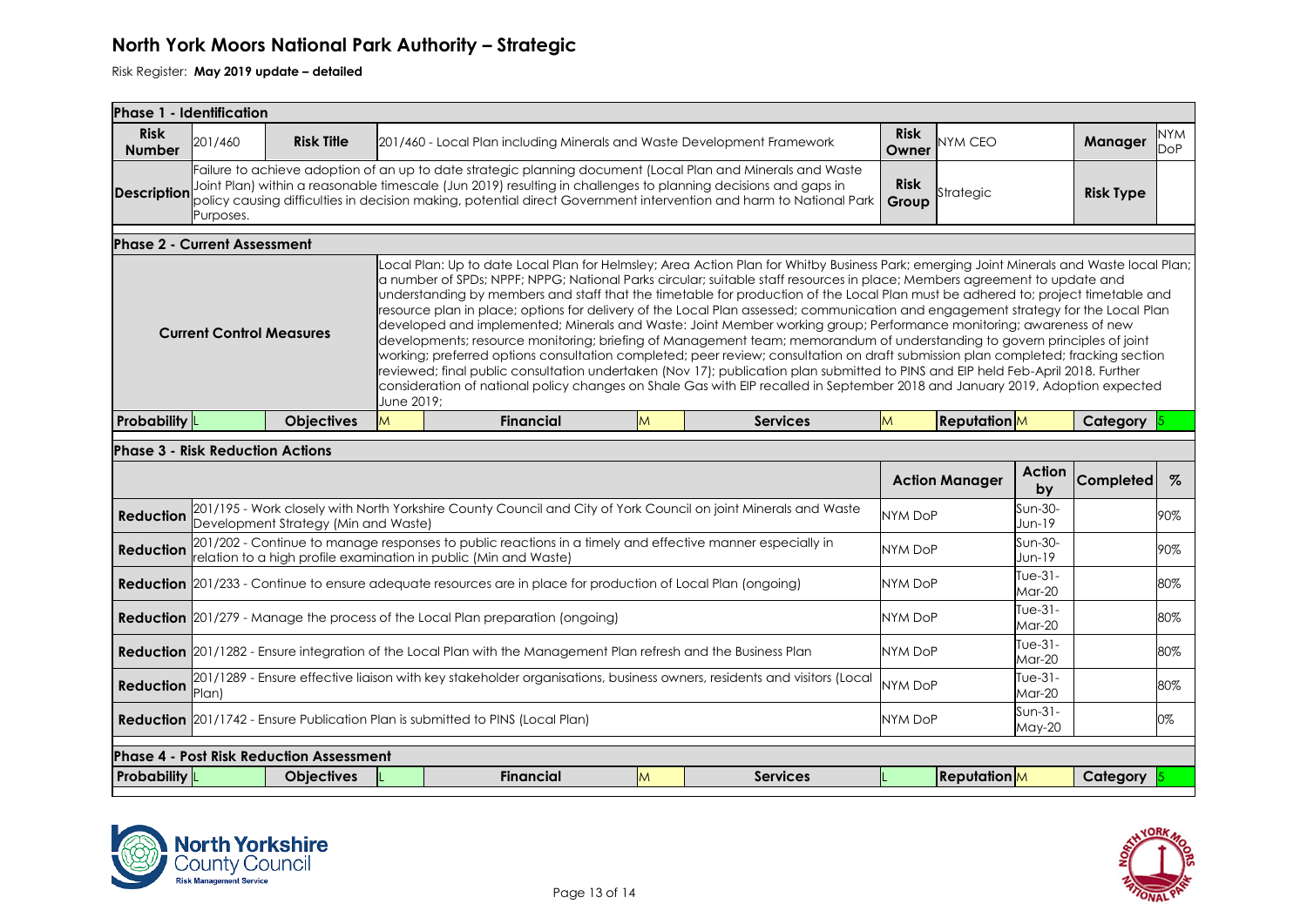| <b>Phase 5 - Fallback Plan</b> |  |                           |  |  |  |  |  |  |
|--------------------------------|--|---------------------------|--|--|--|--|--|--|
|                                |  | <b>Action Mar</b><br>aaer |  |  |  |  |  |  |
| <b>Fallback</b>                |  |                           |  |  |  |  |  |  |
| Plan                           |  |                           |  |  |  |  |  |  |



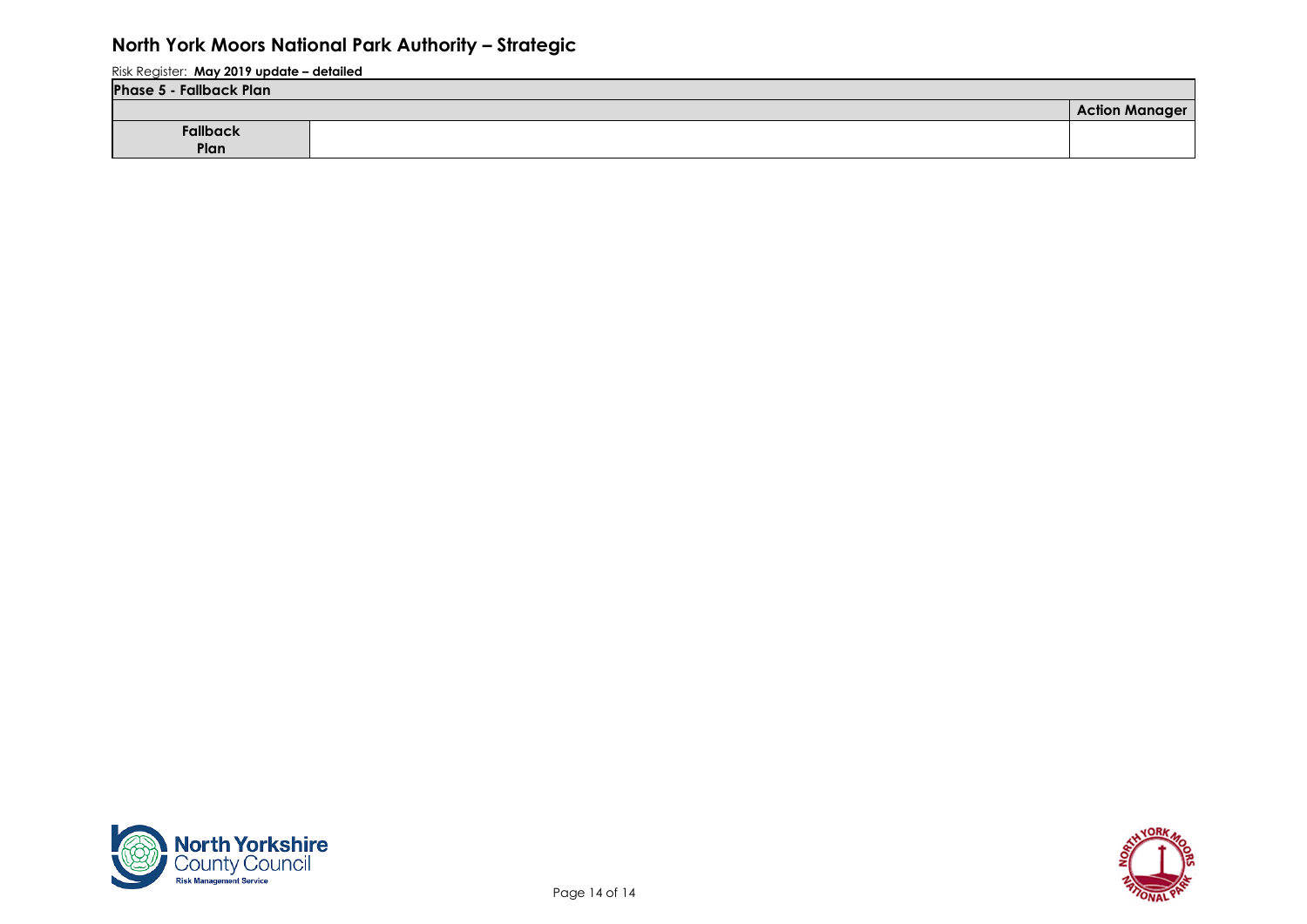Risk Register: **May 2019 update – summary**

|        |                                                                                     |                                                                                                                                                                                                                                                                                                                                                                                                                                                                                                                                                                                                                                                                                                                                                                                                                        | Person                   | <b>Classification</b>                                    |   |    |                |     |   |                |                |                              |                      |    |                |   |    |                |
|--------|-------------------------------------------------------------------------------------|------------------------------------------------------------------------------------------------------------------------------------------------------------------------------------------------------------------------------------------------------------------------------------------------------------------------------------------------------------------------------------------------------------------------------------------------------------------------------------------------------------------------------------------------------------------------------------------------------------------------------------------------------------------------------------------------------------------------------------------------------------------------------------------------------------------------|--------------------------|----------------------------------------------------------|---|----|----------------|-----|---|----------------|----------------|------------------------------|----------------------|----|----------------|---|----|----------------|
|        |                                                                                     |                                                                                                                                                                                                                                                                                                                                                                                                                                                                                                                                                                                                                                                                                                                                                                                                                        |                          |                                                          |   |    |                | Pre |   |                |                | <b>RR</b>                    | Post                 |    |                |   |    |                |
| Change | <b>Risk Title</b>                                                                   | <b>Risk Description</b>                                                                                                                                                                                                                                                                                                                                                                                                                                                                                                                                                                                                                                                                                                                                                                                                | <b>Risk</b>              | <b>Risk</b><br>Owner Manager Prob Obj FinServ Rep CatRRs |   |    |                |     |   |                |                | <b>Next</b><br><b>Action</b> | ProbObjFinServRepCat |    |                |   |    |                |
|        | 201/527 - Capacity<br>and Skills                                                    | A lack of capacity and skills (including decision making<br>and prioritisation) within the Authority to support the<br>ambitious externally funded work programme and<br>Business Plan aspirations. This results in the potential not to<br>effectively and efficiently plan/work smarter and further<br>National Park purposes, reducing service quality and<br>impact on the health and wellbeing of staff. The call on<br>reserves for match funding is significant and there is not<br>sufficient money available for all projects. While overall<br>funding is higher than it has ever been, spending on core<br>functions remains lower than 2010 levels. Core staff<br>across a range of functions are stretched beyond full<br>capacity in delivering their core functions and supporting<br>project delivery. | <b>NYM</b><br>CEO        | NYM Mgt<br>Team                                          | H | H  | M              | H   | M |                | 9              | 1/04/2019                    | H                    | H  | M              | H | M. |                |
|        | 201/488 - Wildlife<br><b>Corridors (Business</b><br><b>Plan Strategic Priority)</b> | Failure to meet the ambition for wildlife corridors in the<br>National Park resulting in animals and plants being<br>restricted to their current range.                                                                                                                                                                                                                                                                                                                                                                                                                                                                                                                                                                                                                                                                | <b>NYM</b><br><b>CEO</b> | NYM DIR<br><b>CONSERV</b>                                | H | H  | M <sub>1</sub> | M   | M |                | $\overline{7}$ | 31/03/2020                   | M                    | H  | M <sub>1</sub> | L | L  | $\mathbf{2}$   |
|        | 201/493 - Minerals<br>Development<br>Pressure on the Park                           | Lack of capacity and resources both within the Authority<br>and partner organisations to deal with the complex<br>issues relating to the actual/potential extraction of<br>minerals (conventional, shale gas and potash) resulting in<br>an inability to effectively assess the environmental<br>impact with the socio economic benefits, negative<br>impact on other Authority work; potential for reputational<br>damage both locally and nationally, legal action,<br>negative financial impact and knock on effects to other<br>work as resources transferred                                                                                                                                                                                                                                                      | <b>NYM</b><br>CEO        | NYM DoP                                                  | M | H  | IнI            | M   | H | $\overline{2}$ |                | 11 30/06/2019                | M                    | M  | M <sub>l</sub> | L | H  | $\overline{2}$ |
|        | 201/158 - Financial<br>Strategy                                                     | Failure to implement the Medium Term Financial Strategy<br>with sufficient resilience. Failure to continue to develop<br>and implement the Income generation strategy and<br>property strategy. Failure to detect and act upon<br>fraudulent or corrupt activity. Such failures may result in<br>limiting the ability to deliver statutory purposes and<br>financial loss to the Authority.                                                                                                                                                                                                                                                                                                                                                                                                                            | <b>NYM</b><br>CEO        | NYM DIR<br><b>CS</b>                                     | M | M  | H              | M   | M | $\overline{2}$ |                | 11 30/06/2019                | M                    | M  | M              | M | M  | $\overline{4}$ |
|        | 201/203 - Health and<br>Safety                                                      | Failure to meet Health and Safety statutory requirements<br>and ensure the appropriate culture is embedded in<br>relation to staff, Members, volunteers, visitors and<br>contractors resulting in possible loss of life/serious injuries,<br>prosecution, claims, media attention, fines.                                                                                                                                                                                                                                                                                                                                                                                                                                                                                                                              | <b>NYM</b><br>CEO        | NYM DIR<br><b>CS</b>                                     | L | L. | M <sub>1</sub> | M   | H | 3              |                | 11 30/06/2019                | L.                   | L. | M              | M | H  | $\mathbf{3}$   |